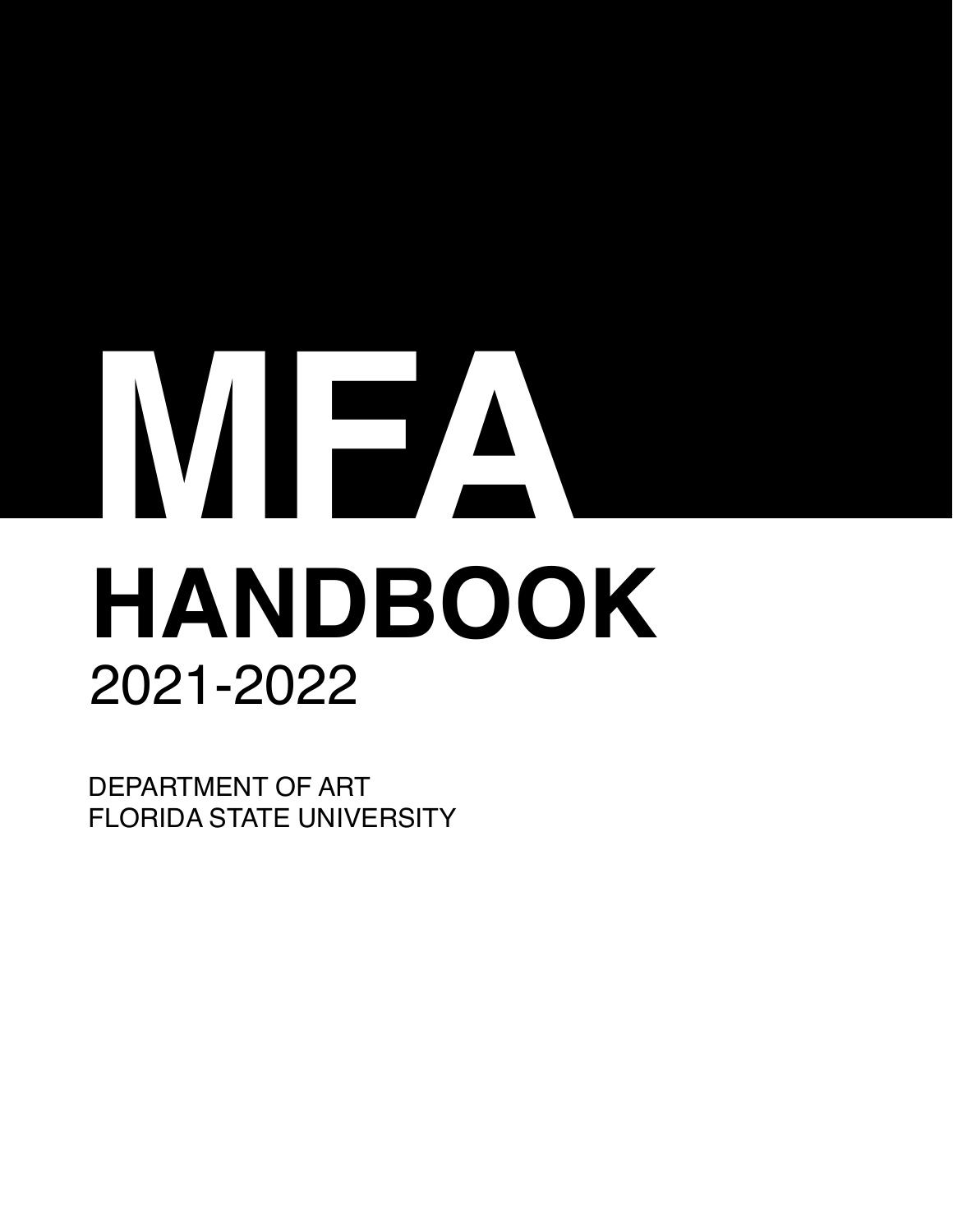# **TABLE OF CONTENTS**

| <b>Statement of Mission</b><br>Program Goals<br><b>Student Goals</b>                                                                                                                                                                                                                         | $\mathbf{2}$ |
|----------------------------------------------------------------------------------------------------------------------------------------------------------------------------------------------------------------------------------------------------------------------------------------------|--------------|
|                                                                                                                                                                                                                                                                                              | 3            |
|                                                                                                                                                                                                                                                                                              | 4            |
| <b>Studio Facilities</b><br>The FSU Museum of Fine Arts (MoFA) and Other Exhibition Venues<br><b>Visiting Artists</b>                                                                                                                                                                        | 6            |
| MFA in Studio Art Program Course Map<br><b>Studio Coursework</b><br><b>Seminars</b><br>Electives<br>Art History/Academic Studies<br><b>Graduation Exhibition</b><br><b>Transfer Credits</b><br>Academic Standards<br>Sample MFA 3-Year Course Plan                                           | 7            |
| <b>Formal Reviews</b><br>Studio Research Committee<br>Studio Research<br><b>Public Oral Presentations</b><br><b>Graduation Requirement Checklist</b>                                                                                                                                         | 9            |
|                                                                                                                                                                                                                                                                                              | 10           |
| Assistantships<br>University Fellowship<br>College Awards<br><b>Departmental Awards</b><br>Additional Information                                                                                                                                                                            |              |
| <b>MFA Studio Regulations</b><br>Individual Studio Upkeep<br><b>General Studio Rules</b><br>MFA Computer Lab<br>Wood Shop, Metal Shop, and Ceramics Lab<br>Installation Rooms<br><b>Common Exhibition Area</b><br>Lounge/Kitchen area<br>Storage<br><b>General Rules</b><br>End of Residency | 11           |
|                                                                                                                                                                                                                                                                                              | 14           |
| 1st Year, 2nd Year & 3rd Year Review Forms<br><b>MFA Re-Review Form</b><br><b>MFA New Committee Form</b><br>MFA Studio Research + Exhibition   Cover Sheet<br><b>MFA CAB Studio Contract</b><br>MFA CAB Studio Clearance Form<br><b>MFA Exit Form</b>                                        |              |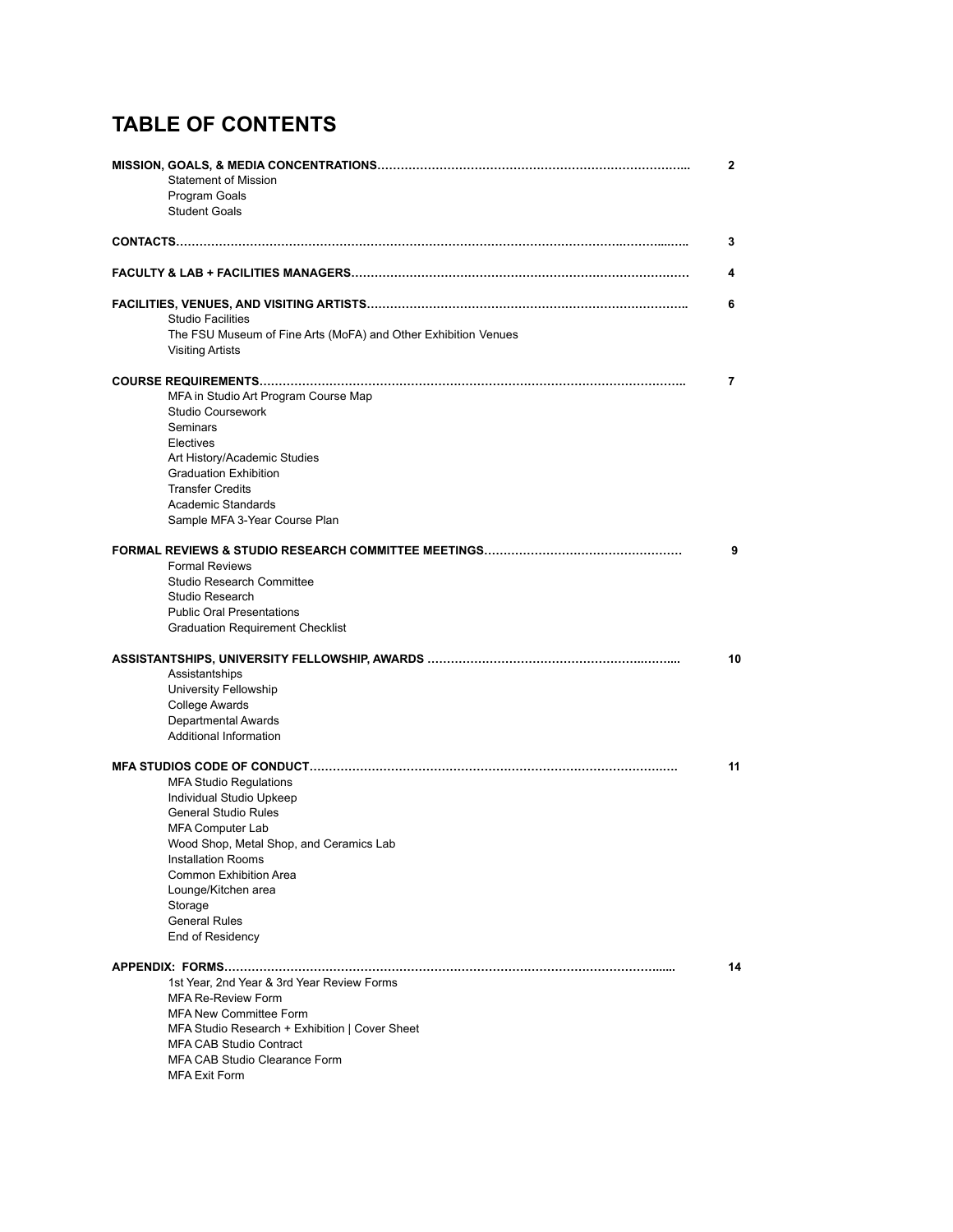# **MISSION, GOALS, & MEDIA CONCENTRATIONS**

## **STATEMENT OF MISSION**

The Master of Fine Arts curriculum at Florida State University offers students the discipline, training, and artistic understanding required for life as a practicing artist and is also designed for every student to utilize the wealth of knowledge and expertise of the entire faculty in the Department of Art. The program is designed to develop each student's capability for creative thinking, foster a sense of open inquiry, and provide a strong awareness of the wide range of both traditional and emerging art practices. Besides personal growth, the experience gained through the successful completion of the MFA program will enable graduates to make valuable contributions to a variety of vocations including professional artist, designer, art instructor, or arts administrator. Potential graduate students are considered for the program based on demonstrated artistic accomplishment and perceived potential, as well as evidence of conscientious work habits and a sense of commitment to their practice. The department is philosophically committed to work that crosses artistic disciplines. Our motto is no media boundaries / no boundaries by media.

## **PROGRAM GOALS**

Our goal is to provide an environment that stimulates creative thinking and art-making. This goal is furthered by both peer-to-peer and faculty-student exchanges conducted in informal visits, formal reviews, and group critique workshops. Faculty will work with students to improve technical, conceptual, and professional skills, and to develop strategies, which strengthen their creative production leading to a significant body of work that will be on public exhibition.

Each 1st Year student will be given a 2nd/3rd Year grad mentor. Mentors will help students with their transition into the program.

## **STUDENT GOALS**

Upon completion of the MFA Program, a student will be able to create and present a cohesive body of work for public exhibition. The student will be able to verbally articulate and contextualize their work, and produce a written studio research paper. They will also have the essential tools needed to present work to external sources, such as galleries, foundations, museums, residencies, competitions, and design opportunities.

Although there are no hard and fast divisions by media in the program, it is nonetheless important for each graduate student to find his or her voice and an appropriate set of media in which to express an original aesthetic vision. The All Media Critique class structure and interdisciplinary freedom that is part of the departmental philosophy provides opportunities for a broad range of media exploration and choice.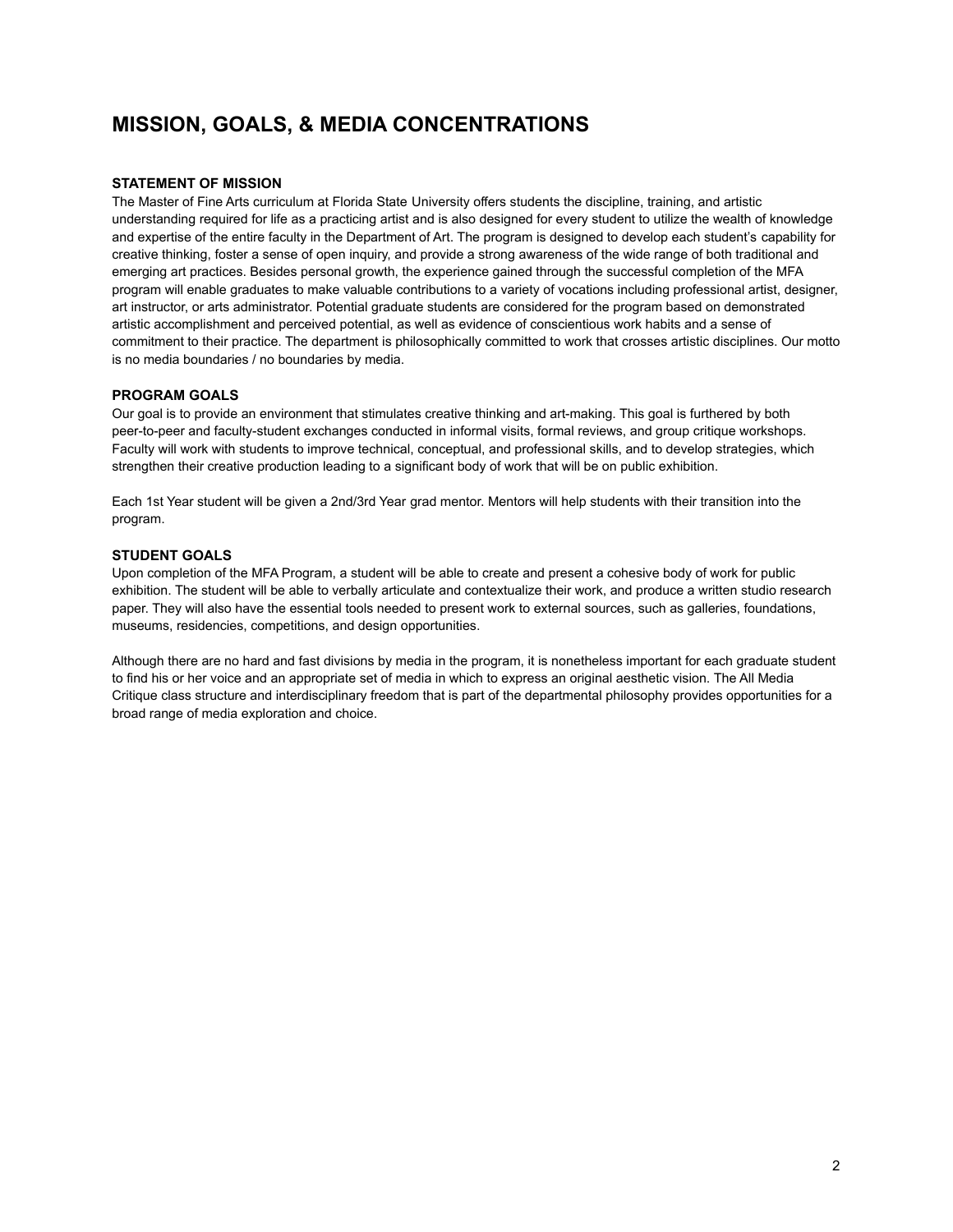## **CONTACTS**

## **Department of Art Chair**

Oversees the entire Department of Art Lilian Garcia-Roig lgarciaroig@fsu.edu

## **Department of Art Associate Chair**

Supports the Department of Art Chair Jeff Beekman jbeekman@fsu.edu

## **Graduate Program Director**

Oversees MFA Graduate Program Carolyn Henne chenne@fsu.edu

## **Graduate Advisor & Coordinator + Graduate Facilities Manager**

Academic Advising and Student Advocate Tenee' Hart tahart@fsu.edu

## **Fine Arts Office Team**

Academic Programs Specialist Keith Patterson kpatterson2@fsu.edu 850.644.2932

Administrative Specialist TBA 850.644.6478

Administrative Support Assistant Celeste Ivory mivory@fsu.edu 850.644.3147

## **FSU Main Art Office**

Room 220 | Fine Arts Bldg. Tallahassee, FL 32304 M-F 8am-5pm 850.644.6474

## **FSU Graduate & Professional Student Handbook**

gradschool.fsu.edu —> new/current students —> graduate student handbook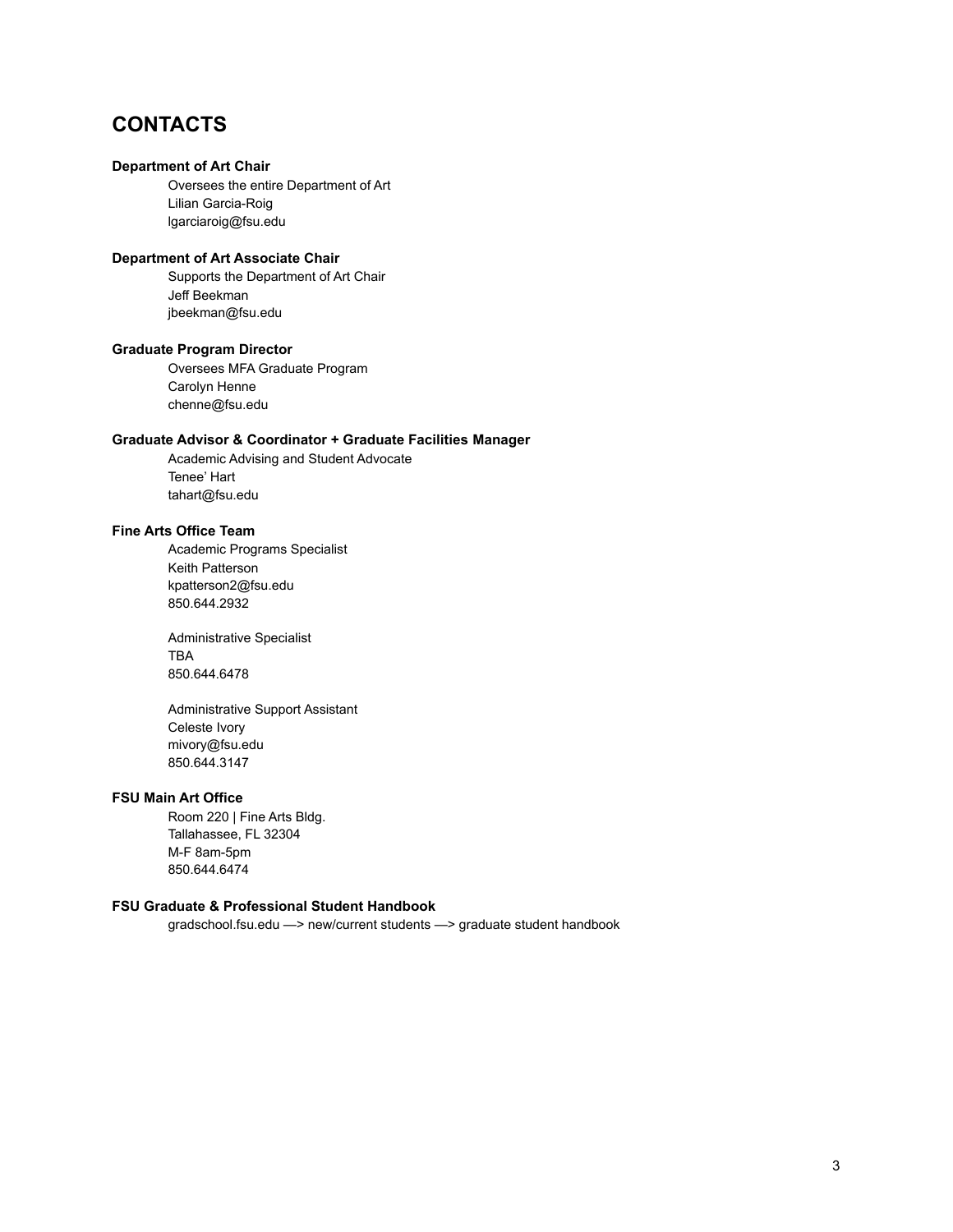## **FACULTY**

The faculty consists of committed artists, each with an original position and extensive exhibition record. They assist with the individual needs of students, responding to and helping them in the search for a personal position in their work through exposure to relevant historical and contemporary artists, movements, theories, and techniques. Above all, the faculty seeks to help students learn to ask questions and find solutions to presenting their artistic visions.

## **Grace Ali**

Assistant Teaching Professor + Split between Art / Art History / Museum Studies | gali@fsu.edu

## **Carrie Ann Baade**

Professor | cjonesbaade@fsu.edu

#### **Jeff Beekman**

Associate Professor + Department of Art Associate Chair | jbeekman@fsu.edu

#### **Denise Bookwalter**

Professor + Head of Printmaking + FAR Director | dbookwalter@fsu.edu

## **Tra Bouscaran**

Assistant Professor | abouscaren@fsu.edu

## **Kevin Curry**

Associate Teaching Professor + Head of Sculpture | kcurry@fsu.edu

#### **Elizabeth DiDonna**

Assistant Teaching Professor + BA Director | edidonna@fsu.edu

## **Rob Duarte**

Associate Professor + FAR Director | rduarte@fsu.edu

#### **Marty Fielding**

Assistant Teaching Professor | mfielding@fsu.edu

#### **Lilian Garcia-Roig**

Professor + Department of Art Chair | lgarciaroig@fsu.edu

#### **Holly Hanessian**

Professor + Head of Ceramics | hhanessian@fsu.edu

## **Carolyn Henne**

Professor + Graduate Program Director | chenne@fsu.edu

#### **Stephanie James**

Professor | sljames@fsu.edu

## **Jessica Ingram**

Associate Professor + Head of Photo | jingram2@fsu.edu

#### **Terri Lindbloom**

Professor | tlindbloom@fsu.edu

#### **Daniel Luedtke**

Assistant Professor | dluedtke@fsu.edu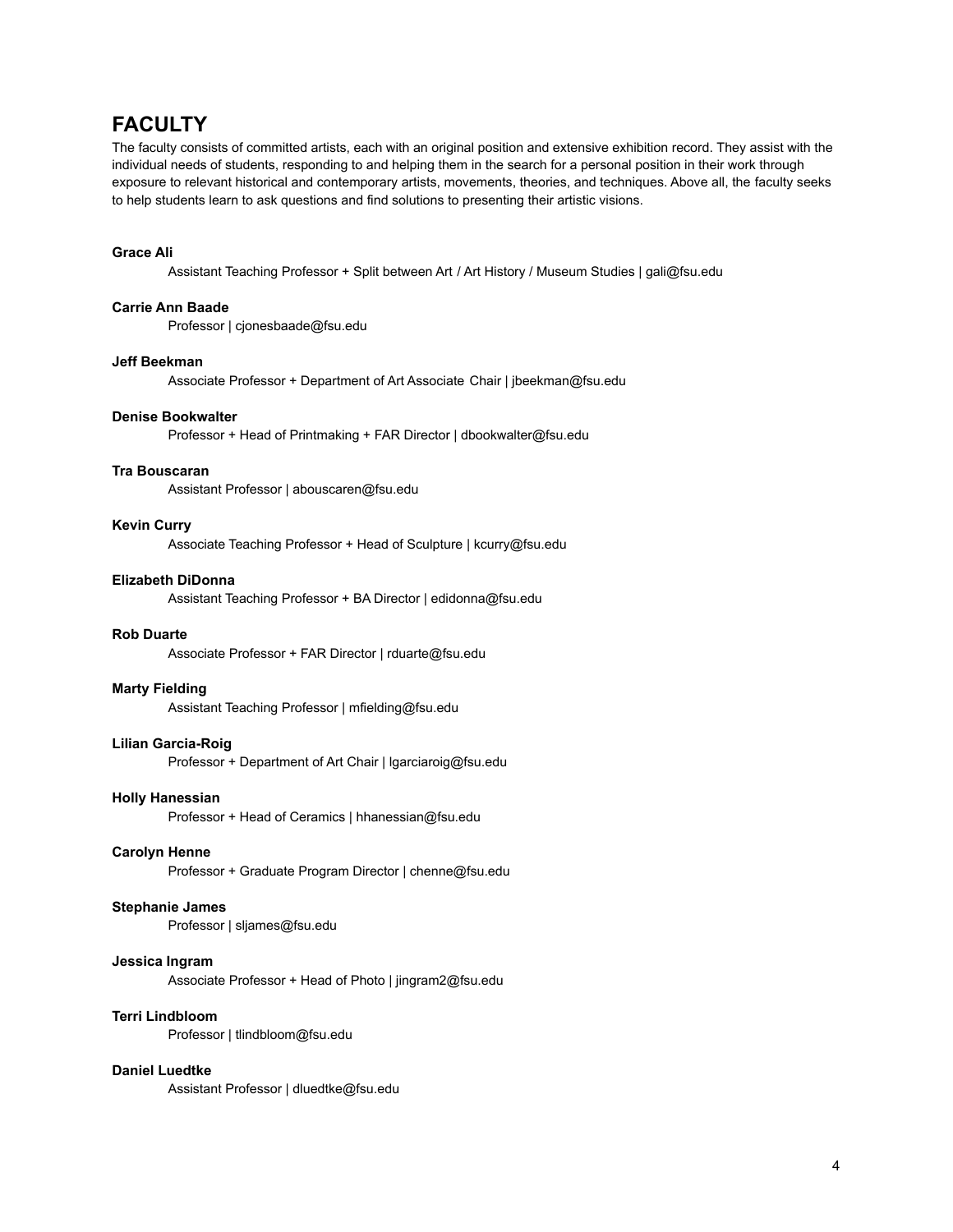## **Keith Roberson**

Associate Professor | kroberson@fsu.edu

#### **Judy Rushin**

Associate Professor + Head of Painting + FAR Director | jrushin@fsu.edu

## **Clint Sleeper**

Assistant Professor + BFA Director & Head of Digital | csleeper@fsu.edu

## **Allison Spence**

Assistant Professor + Co-Foundations Director | aespence@fsu.edu

## **Anne Stagg**

Assistant Professor + Co-Foundations Director | astagg@fsu.edu

## **Cosmo Whyte**

Assistant Professor | cwhyte@fsu.edu

## **LAB + FACILITY MANAGERS**

Lab and facility managers bring together their managerial skills as well as knowledge of safety and lab procedures to ensure that laboratories operate smoothly.

## **Richard Ensor**

Sculpture Lab Manager | raensor@fsu.edu

## **Caitlin Driver**

Fabrication Lab [FABLab] Manager | cdriver@fsu.edu

#### **Amy Fleming**

Printmaking Lab Manager | ajfleming@fsu.edu

## **Nick Geshwiler**

ATL Lab Manager | ngeshwiler@fsu.edu

## **Gregg Matthews**

Ceramic Lab Manager | gsmatthews@fsu.edu

#### **Jabari Townsend**

Photo Lab Manager | j.townsend@fsu.edu

## **Kiley Brandt**

FAR Facilities Manager | kabrandt@fsu.edu

## **Tenee' Hart**

MFA Facilities Manager | tahart@fsu.edu

## **April Webb**

BFA Facilities Manager | amw18cb@my.fsu.edu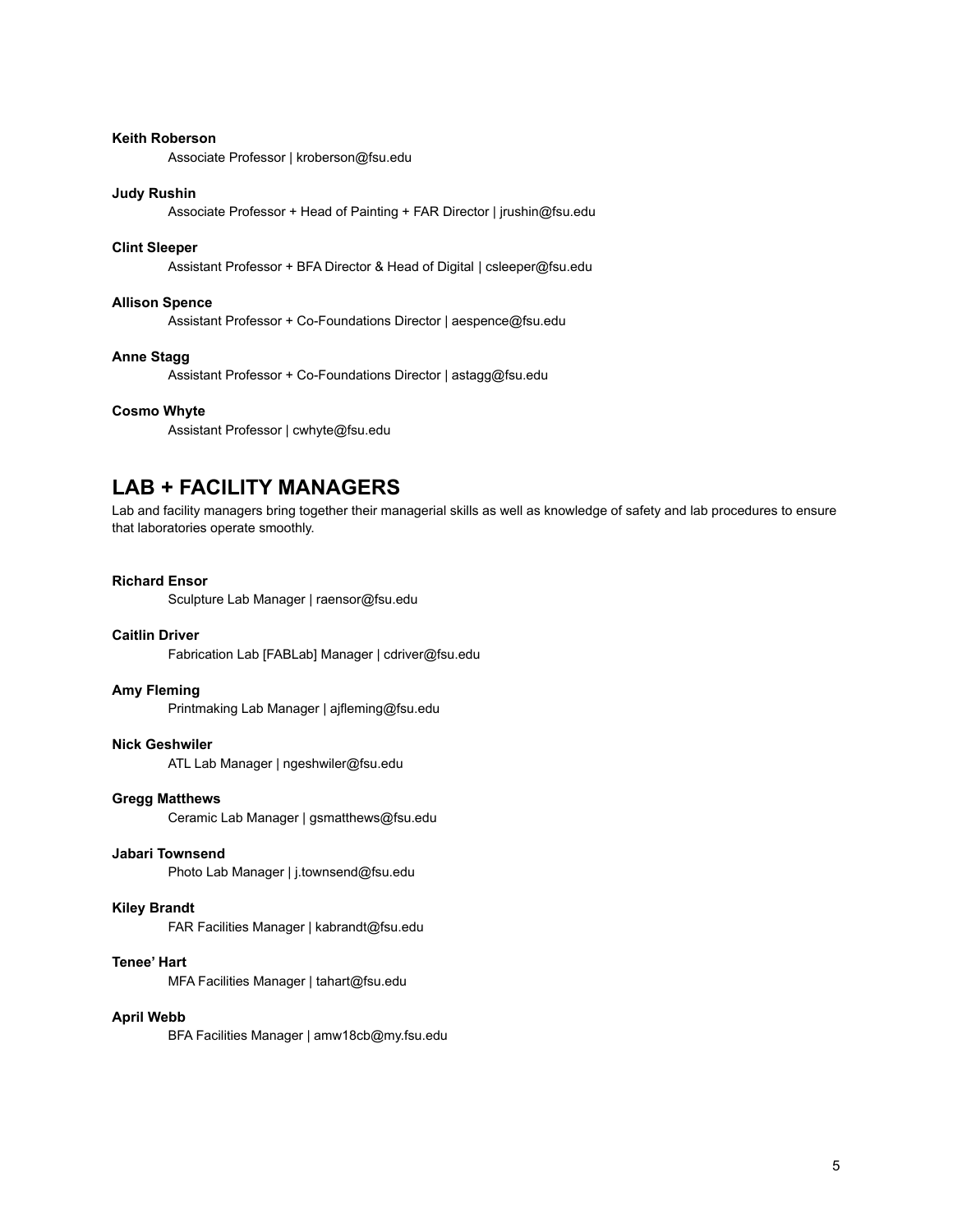# **FACILITIES, VENUES, AND VISITING ARTISTS**

## **STUDIO FACILITIES**

The Art Department is housed in five locations, one of which is a converted space called the Carnaghi Arts Building (CAB), fitted to the needs of working studio artists. Each MFA student is assigned a studio space meant to serve as a hub for the production of work and for viewing work during critiques as well as studio visits. CAB is equipped with exclusive MFA labs, which include a wood shop, metal shop, ceramics lab, computer lab, extended project room and three large installation rooms. Exclusive classrooms and a lounge area are also provided. In addition to these, there are also shared facilities which include a photo documentation room (for 2D and 3D photo documentation, advanced photographic lighting, and green screen applications), a video/sound/edit suite, communal material exchange and community exhibition spaces. For more detailed information, go to [http://art.fsu.edu/about-us/facilities.](http://art.fsu.edu/about-us/facilities)

Students have 24-hour access to this facility with the idea that you will be working in your studios when not otherwise scheduled with coursework, GA/TA responsibilities, visiting artist lectures, etc. Fridays are unscheduled for you with the exception of semesterly reviews and graduate meetings that take place at CAB. You are expected to keep Fridays open and plan on it being a studio day if nothing is officially scheduled.

## **ON-CAMPUS FACILITIES**

On the main FSU campus, students may use the department's state of the art facilities. Communal computer and photography labs, the fabrication lab (FABLab) with 3D modeling and laser cutting capabilities, extensive printmaking lab, sculpture & ceramics. Swipe access to said areas may be granted/acquired once all required area specific training(s) are obtained.

## **THE FSU MUSEUM OF FINE ARTS (MoFA) AND OTHER EXHIBITION VENUES**

The FSU Museum of Fine Arts (MoFA) is an integral part of the educational mission of the Department of Art. The gallery has a long tradition of originating major exhibitions of contemporary and traditional art, offering national and regional invitational, faculty and student exhibitions, as well as lectures and symposia devoted to significant developments in art history and criticism. MFA students usually hold their graduating group exhibition in the MoFA, although other venues may be approved. The Department of Art prints a catalog of the graduating MFA exhibition, which is designed jointly by graduating students and the Graduate Program Director.

The League of Graduate Artists (LGA), with the oversight of a faculty committee, manages the exhibitions at CAB. Working Method Contemporary (part of LGA) is the student-run MFA gallery at CAB. It is a dedicated MFA exhibition space where group and solo exhibitions are mounted. Use of the gallery is up to the student board of directors, but codes of conduct follow the same rules as any other space at CAB (See page 15, Codes of Conduct).

## **VISITING ARTISTS**

Our visiting artist program brings in a variety of regional, national, and international artists with diverse backgrounds and experiences. The university also brings prominent artists, critics, and historians to the campus. These programs yield lectures, exhibitions, workshops, and individual critiques in student studio spaces. These events are an essential part of the graduate experience, and all students are expected to attend. Every year, the department sponsors a trip to Art Basel/Miami Beach or Prospect Biennial in New Orleans. In recent years, trips to New York City and Atlanta have been part of some graduate critique classes. Faculty has also helped arrange for students to attend regional and national conferences.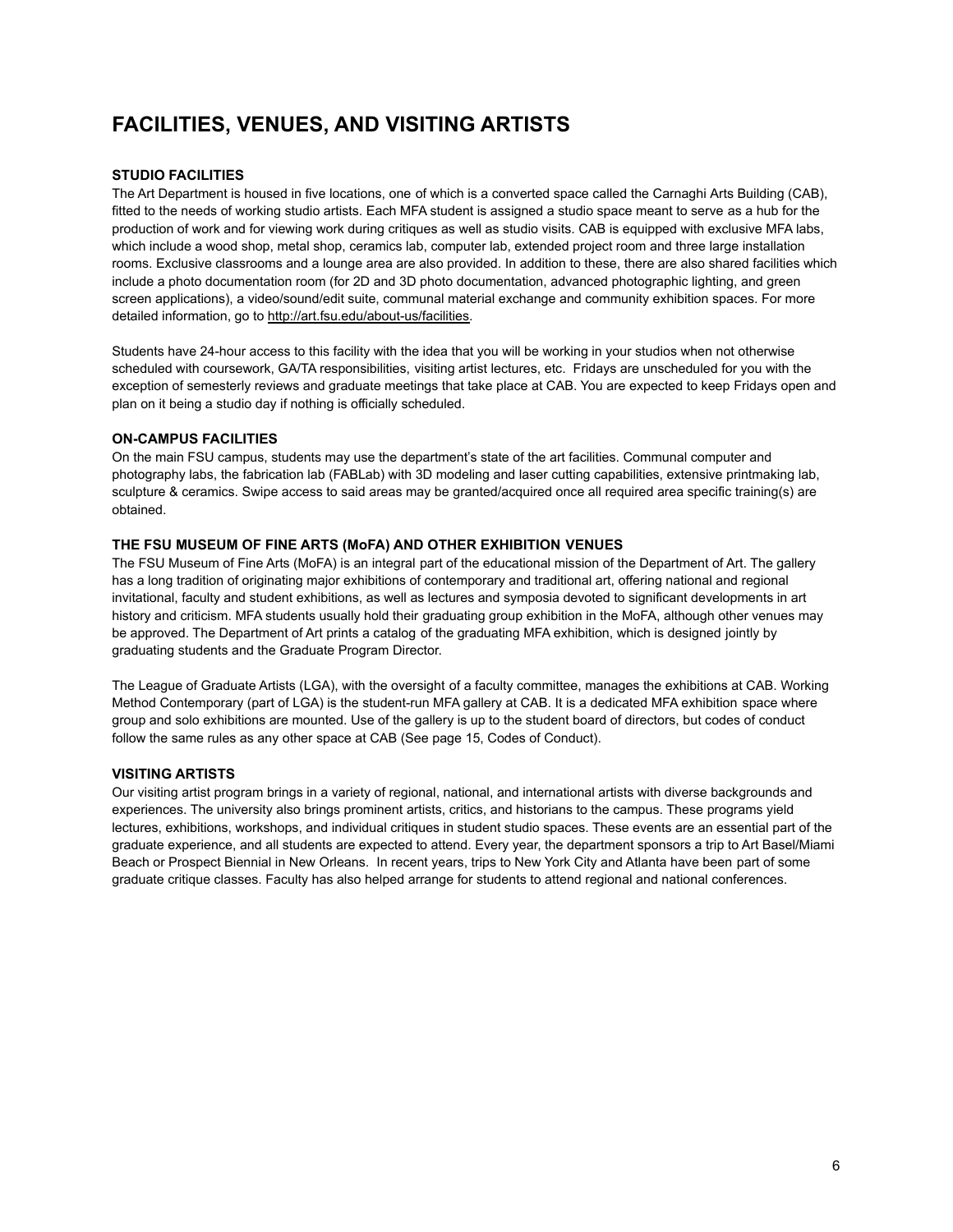# **COURSE REQUIREMENTS**

## **MFA IN STUDIO ART PROGRAM COURSE MAP**

The MFA program in studio art is a three-year full residency program in which graduate students relocate to Tallahassee and work in their on-campus studios with 24/7 year-round access for their 3-year residency. A minimum total of 60 credit hours is required for graduation. The customary course load for MFA students is 9-12 credit hours per semester with credit hours alternating in each year based on departmental requirements.

## **STUDIO COURSEWORK**

A minimum of 42 credit hours must be taken in courses that count for studio art credit. This includes all 5000 level graduate courses offered by Studio Art faculty. Each semester every student must enroll in at least one All Media Critique. Enrollment in graduate classes capped at zero must be approved in writing by the professor before you may enroll. Total suggested hours per term are a minimum of 9 and a maximum of 12 credit hours.

## **SEMINARS**

Graduate seminars are designed as reading and discussion courses and are required every fall for a total of 9 credit hours. Each cohort is enrolled together in these classes. When possible, during the 2nd year, the seminar class travels to New York for a week.

## **ELECTIVES**

Nine credit hours may be taken as elective courses outside of Studio Art. This coursework may be chosen from other departments and colleges. ART 5927C Pedagogy may count as an elective up to a maximum of 3 hours. *Note: Courses* taken outside of the College of Fine Arts may not be covered under a student's tuition waiver. Please see the Graduate Program Director for details.

## **ART HISTORY/ACADEMIC STUDIES**

A minimum of 9 graduate credit hours must be taken in courses in academic study relating to visual media. The "History of Art & Criticism" (ART 5927C) is required to be taken the first semester of the program as three of the nine required hours.

In the 2nd year spring term, students will take "Issues in Contemporary Art" (ART 5927C). Students will choose a third elective academic study course (recommended to take in the spring term of the 1st year). The elective course must include substantial art history/critical theory and must be approved by the Graduate Program Director.

## **GRADUATION EXHIBITION**

A minimum of 6 and a maximum of 9 credit hours of "Supervised Studio Research + Exhibition" (formerly known as Grad Show & Thesis hours) must be taken under the direction of the major professor during the final two graduating semesters in the student's 3rd year. In the second semester of the 3rd year, all graduating students must register for "Studio Research + Exhibition Defense" for 0 credits and the "3rd Year Exhibition Seminar" for 6 credits.

## **TRANSFER CREDITS**

Up to 6 hours of graduate-level studio classes and/or art history classes which have not been applied toward another degree completed at another university and/or 12 hours taken at FSU and not applied towards a degree may be reviewed by the Graduate Program Director and Department Chair then submitted for university approval toward the FSU MFA in Studio Art. All transfer hours must have been completed with a letter grade of B or better. Exceptions will be determined by the Graduate Program Director and Department Chair.

## **ACADEMIC STANDARDS**

The Department of Art follows all policies and procedures set forth by the university as outlined in the Graduate Bulletin (see <http://registrar.fsu.edu/bulletin/graduate/> for more information). A graduate student is not eligible for conferral of a degree unless the cumulative grade point average is at least 3.0 in formal graduate courses. No course hours with a grade below "C–" will be credited on the graduate degree; all grades in graduate courses except those for which grades of "S" or "U" are given or those conferred under the provision for repeating a course will be included in computation of the average.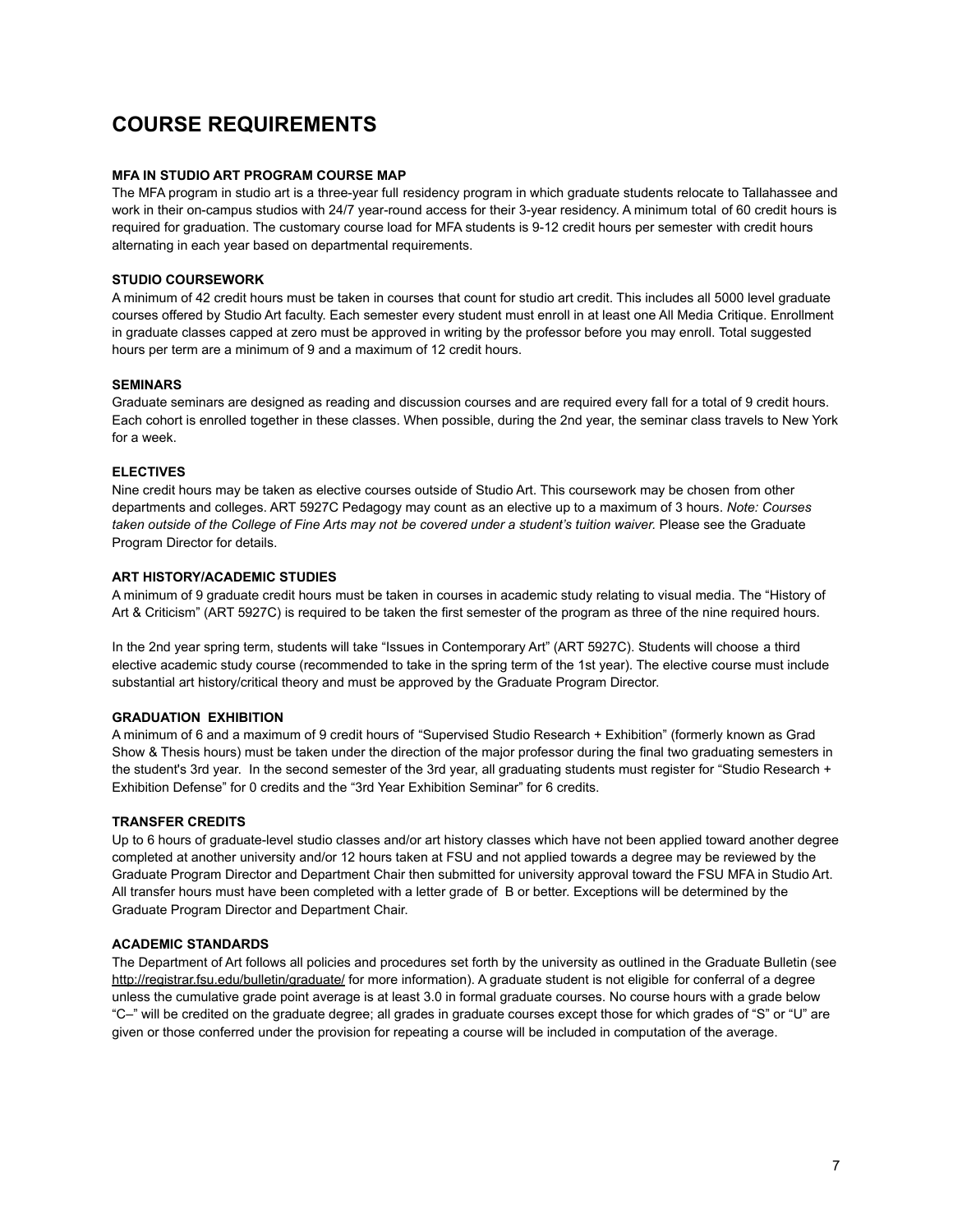## **MFA 3-YEAR COURSE PLAN**

## **YEAR 1**

| <b>FALL   Semester 1</b>                                   | <b>SPRING   Semester 2</b>                                                                                                                                                         |
|------------------------------------------------------------|------------------------------------------------------------------------------------------------------------------------------------------------------------------------------------|
| 1st Year Seminar   3 hrs. **Required**                     | Pedagogy: Teaching College Art   3 hrs.<br>**Required if you want to teach. If you do not plan to<br>teach, you may substitute a studio elective or<br>humanities elective here.** |
| ART5927C History of Art & Criticism   3 hrs. ** Required** | All Media Critique   3 hrs. ** Required**                                                                                                                                          |
| All Media Critique   3 hrs. **Required**                   | Studio / Art History/ Humanities elective   3 hrs.<br>(Art History or Humanities are strongly recommended)                                                                         |
| <b>TOTAL 9 credit hours</b>                                | <b>TOTAL 9 credit hours</b>                                                                                                                                                        |
| Optional GA technical assistant                            | Optional GA technical assistant                                                                                                                                                    |

## **YEAR 2**

| <b>SPRING   Semester 4</b>                                    |
|---------------------------------------------------------------|
| ART 5927C Issues in Contemporary Art   3 hrs.<br>**Required** |
| Studio / Art History/ Humanities elective   3 hrs.            |
| All Media Critique   3 hrs. ** Required**                     |
| All Media Critique   3 hrs.                                   |
| <b>TOTAL 12 credit hours</b>                                  |
| Optional GTA teaching experience* or GA                       |
|                                                               |

## **YEAR 3**

| <b>FALL   Semester 5</b>                                                                                                                                                                                                                                                                                                                                                                     | <b>SPRING   Semester 6</b>                                                                                                                                              |
|----------------------------------------------------------------------------------------------------------------------------------------------------------------------------------------------------------------------------------------------------------------------------------------------------------------------------------------------------------------------------------------------|-------------------------------------------------------------------------------------------------------------------------------------------------------------------------|
| Supervised Studio Research + Exhibition (6 credits)   6 hrs.<br>w/ Major Professor with prior approval by Major Professor<br>and Grad Program Director<br>0R<br>Supervised Studio Research + Exhibition (3 credits)   3 hrs.<br>w/ Major Professor & Studio / Art History/ Humanities<br>elective $ 3$ hrs.<br><b>**Minimum 3 hrs.</b> Supervised Studio Research + Exhibition<br>required** | Supervised Studio Research + Exhibition   3 hrs. w/ Major<br>Professor **Required**<br>Studio Research + Exhibition Defense   0 hrs. w/ Major<br>Professor **Required** |
| 3rd Year Seminar   3 hrs. **Required**                                                                                                                                                                                                                                                                                                                                                       | 3rd Year Exhibition Seminar   6 hrs.**Required**                                                                                                                        |
| TOTAL 9 credit hours                                                                                                                                                                                                                                                                                                                                                                         | <b>TOTAL 9 credit hours</b>                                                                                                                                             |
| Optional GTA teaching experience* or GA                                                                                                                                                                                                                                                                                                                                                      | Optional GTA teaching experience* or GA (consider taking<br>this semester off from teaching)                                                                            |

\*\*\*You must take the one credit Supervised Teaching course during your first semester of teaching. Your AMC for that semester will be adjusted to 2 credits in order to accommodate this additional course..\*\*\*

*You may take a total of 9 credit hours in studio electives with permission of the graduate director and area head where you want to enroll. Studio electives are generally advanced undergraduate studio classes in the Department of Art taught by approved faculty. All Media Critiques cannot be used in place of studio electives and vice versa.*

**You must take 3 credit hours of Art History/Humanities electives,** but additional humanities credits may be allowed in lieu of studio electives with special permission from the Graduate Program Director. Humanities classes are generally undergraduate classes in Art History, Theater, and Dance that contain a substantial critical theory component. You will need permission from the instructor, and you must be assigned a graduate-level (5000) course number from the Graduate Coordinator.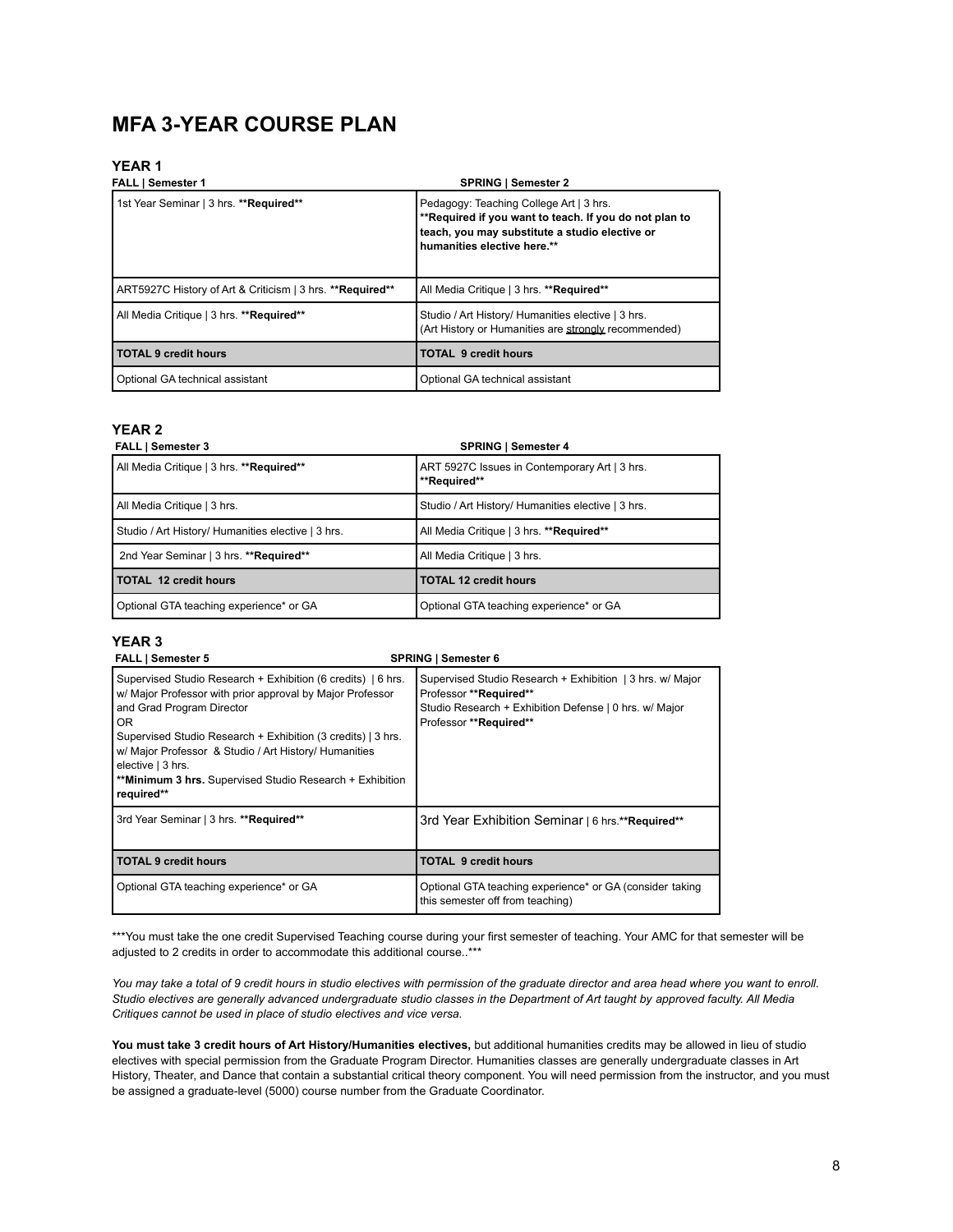## **FORMAL REVIEWS & STUDIO RESEARCH COMMITTEE MEETINGS**

## **FORMAL REVIEWS**

There will be an open studio review in the first year and a major formal review every semester in residency. Please refer to the FSU Art Grad calendar for scheduled dates. The student will provide copies of an artistic statement for all reviewers during formal reviews. All review forms will be kept in the student's academic file in the main art office and will be made available shortly after the scheduled review.

**1st year students** will be assigned in the fall (via the Graduate Committee) to two committees of 5-6 faculty members, which will then rotate to new faculty members in the spring. There will be two formal reviews: one in the fall and one in the spring. Students can receive satisfactory, probational, or unsatisfactory results (see review form for details).

**2nd year students** will have two formal reviews. The student's Studio Research Committee will consist of 3-5 faculty members (see Studio Research Committee for member details), including a Major Professor. Students can receive either satisfactory or unsatisfactory results (see review form for details). The last review will determine the student's advancement to candidacy.

**3rd year students** will have two formal reviews. In the first review, students will present an abstract for their studio research paper and a plan for their graduation exhibition. In the second review, students will give an "oral defense" of their studio research paper. Lastly, 3rd Year students will give an artist presentation (open to the public), and an oral presentation of their works in front of their exhibition (open to faculty only).

## **\*\*Students will face remedial action if more than 50% of the faculty evaluate the student with unsatisfactory**

**results.\*\*** This action will include a re-review, which if unsatisfactory, will result in one of the following: loss of assistantship, delay of Graduation Exhibition, additional academic study, or being asked to leave the program. If the student is rated satisfactory or above by at least 50% of faculty in the second-semester review, they will advance to the next year. The faculty will meet as a group at the end of the last review for a discussion and to determine the final assessment results.

## **STUDIO RESEARCH COMMITTEE**

Studio Research Committee selection of 3 faculty for each student will be completed by September 30th of their second year. A list of faculty eligible to serve as Major Professor and those eligible to serve as the two additional core committee members will be provided to all 2nd year students by early September. Two optional committee members may be chosen from other faculty with Graduate Faculty Status (GFS) designation or from non-tenure track faculty who have Graduate Teaching Status (GTS) designation and/or one faculty from outside the Department who has GTS may serve on committees with permission of the Graduate Program Director and Graduate School.

Once a Studio Research Committee is selected, any changes need to be requested in writing to the Graduate Program Director and Chair of the Department of Art. We recommend that faculty serve on at least three committees, but no more than 3 per year on both 2nd and 3rd year students (meaning no more than 6 committees at any given time.). Additional reviews with the committee are encouraged and should be scheduled as needed.

#### **STUDIO RESEARCH PAPER**

The studio research paper defines intensive research leading up to the graduation exhibition. It cites the student's artwork within a larger art context.The final copy will be due in the spring semester before the graduation exhibition. The suggested length should be between 10-15 pages with at least 10-15 keywords for an electronic search and digital images of the MFA candidate's artwork to illustrate the written documentation. Please submit these documents as a single .PDF for our archive. There is a Reading and Writing Center on campus that can provide assistance: <http://writing.fsu.edu/rwc/index.html>

## **PUBLIC ORAL PRESENTATIONS**

MFA candidates will give a 10 minute oral PowerPoint presentation of their research with accompanying images during the month of the final graduation show. This presentation is open to family and friends as well as the public. Additionally, after the graduation exhibition opens, students will discuss their graduation exhibition work (in the museum) with their studio research committee to finalize their graduation progress.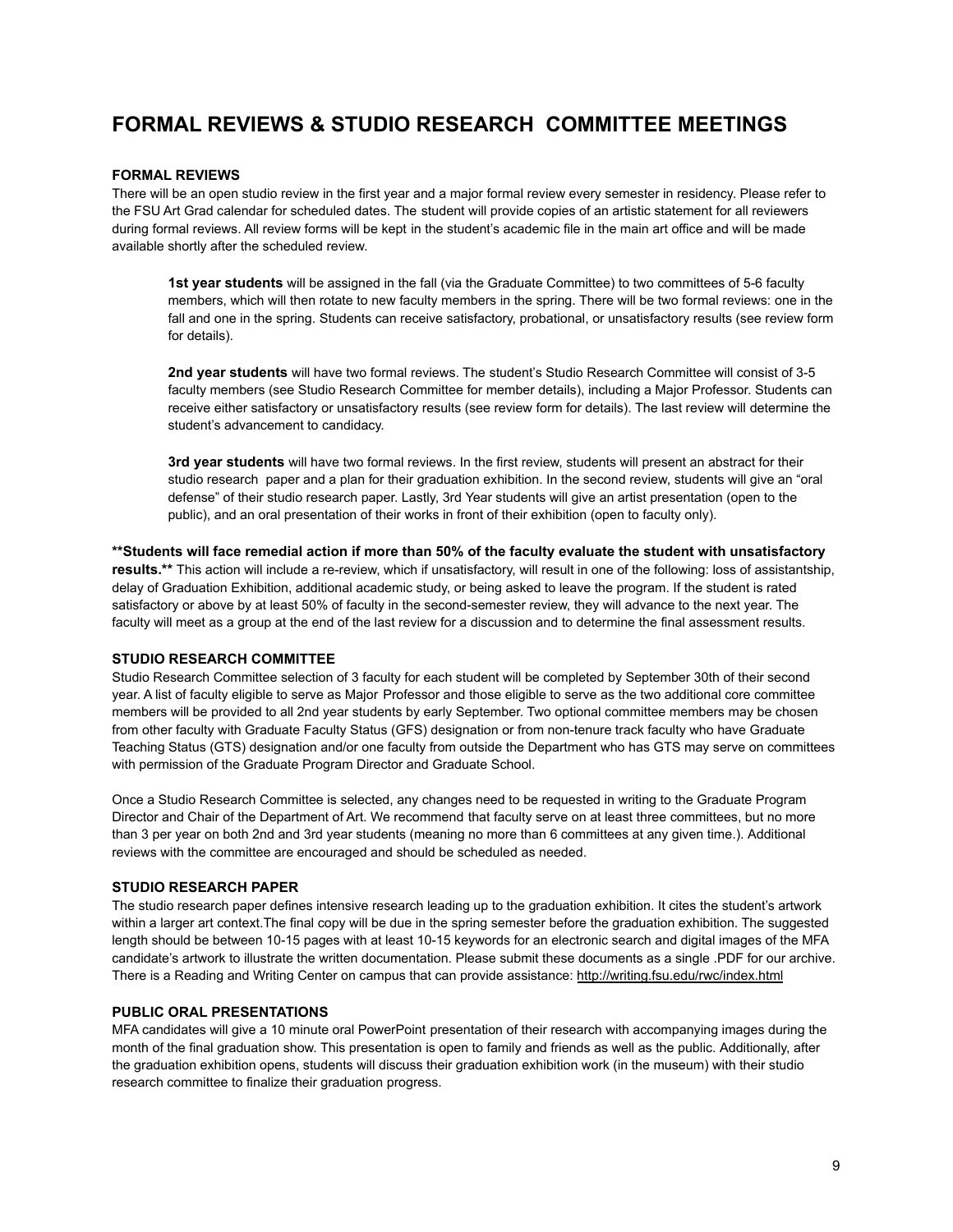# **ASSISTANTSHIPS, FELLOWSHIPS, & AWARDS**

## **ASSISTANTSHIPS**

Both GA (Graduate Assistantship: a technical assistantship - which involves supervised work in areas such as labs and the museum), and GTA (Graduate Teaching Assistantship) are available to graduate students for up to three years on a competitive basis. The number of assistantships available fluctuates from year to year. This means that assistantships cannot be guaranteed for all students; it also means that students awarded an assistantship their 1st year may not receive one in subsequent years and, conversely, students who do not receive an assistantship their 1st year may still receive one in subsequent years. Students with technical assistantships (GA) are assigned a supervisor who will create a work schedule with 10-12 hours of work per week. They will be reviewed each semester for work performance.

Incoming students are awarded assistantships based on merit as determined by the faculty after reviewing student portfolios. 2nd and 3rd-year student awards are determined by the students' ranked performance in the first and second year major reviews. Students may be considered for technical assistantships all three years, but usually only second or third-year students may apply for teaching assistantships. On occasion, incoming students already holding an MA may be allowed to teach in the spring of their first year, but to be considered for this the student is required to 1) request a variance from the Graduate Program Director and Chair, 2) must have successfully completed 15 hours of graduate-level coursework before receiving a teaching assistantship 3) obtained all necessary training required by the university in order to hold a GTA position.

The Graduate Program Director and Graduate Program Committee review all teaching assistants at the end of each semester with consultation from the appropriate area heads. Work performance is assessed by the quality of student work and through an in-house evaluation form specifically tailored for studio classes. Visits to the classroom by the Graduate Program Director, supervised teaching professor, or Foundations Director(s) are to be expected. Teaching Assistants who perform unsatisfactorily will be reassigned or, if the reasons for the low evaluation are serious (such as absenteeism on the part of the TA or reported harassment), the student may lose their assistantship. GA's performances are assessed by their supervising faculty, the Graduate Program Director, and the Department of Art Chair.

## **UNIVERSITY FELLOWSHIPS**

FSU offers several opportunities. Incoming students can apply for the Legacy Fellowship, which is a 12-month multi-year award of \$30,000. It is highly competitive and is based on leadership, academic rigor, an essay, and excellent letters of recommendations. Both incoming and multi-year graduate students can apply for University Fellowships as exceptional new and continuing students. To apply for the University Fellowship, a student must have a 3.8 or higher average in their undergraduate work. Students who wish to apply for the University Fellowship should have the application folders prepared by January 3rd to be turned in to the Art Office for review and ranking by the Graduate Program Committee before departmental submission to University Graduate Studies. A number of other University awards are available each year. Check the Office of Graduate Studies website, <http://www.gradstudies.fsu.edu/> for a summary of awards and deadlines at the beginning of each academic year.

## **COLLEGE & DEPARTMENTAL AWARDS**

The College of Fine Arts dean's office may offer the Florida Peace on Earth (POE) Award or Dean's Scholarship to incoming graduate students during their first year of graduate school (when funding is available).The department offers modest departmental awards in different media areas for enrolled graduate students. Application procedures and specific award details are announced in the early-to-mid spring semester.

## **ADDITIONAL INFORMATION**

Additional information and university requirements are found in the Florida State University Student Handbook, Faculty Handbook, and the Bulletin. Students may also check out the following websites for updates:

- FSU Department of Art: <http://art.fsu.edu/Graduate/Support>
- FSU Graduate School: <http://gradschool.fsu.edu/Funding-Awards>
- FSU Office of Financial Aid: <http://financialaid.fsu.edu/aid/grad.html>

Florida State University policy on admissions, employment, and access to programs is to consider students on the basis of individual merit and without regard to race, color, religion, sex, national or ethnic origin, or handicap. The Affirmative Action Officer is the University official responsible for coordinating its adherence to this policy, and the related Federal and State laws and regulations.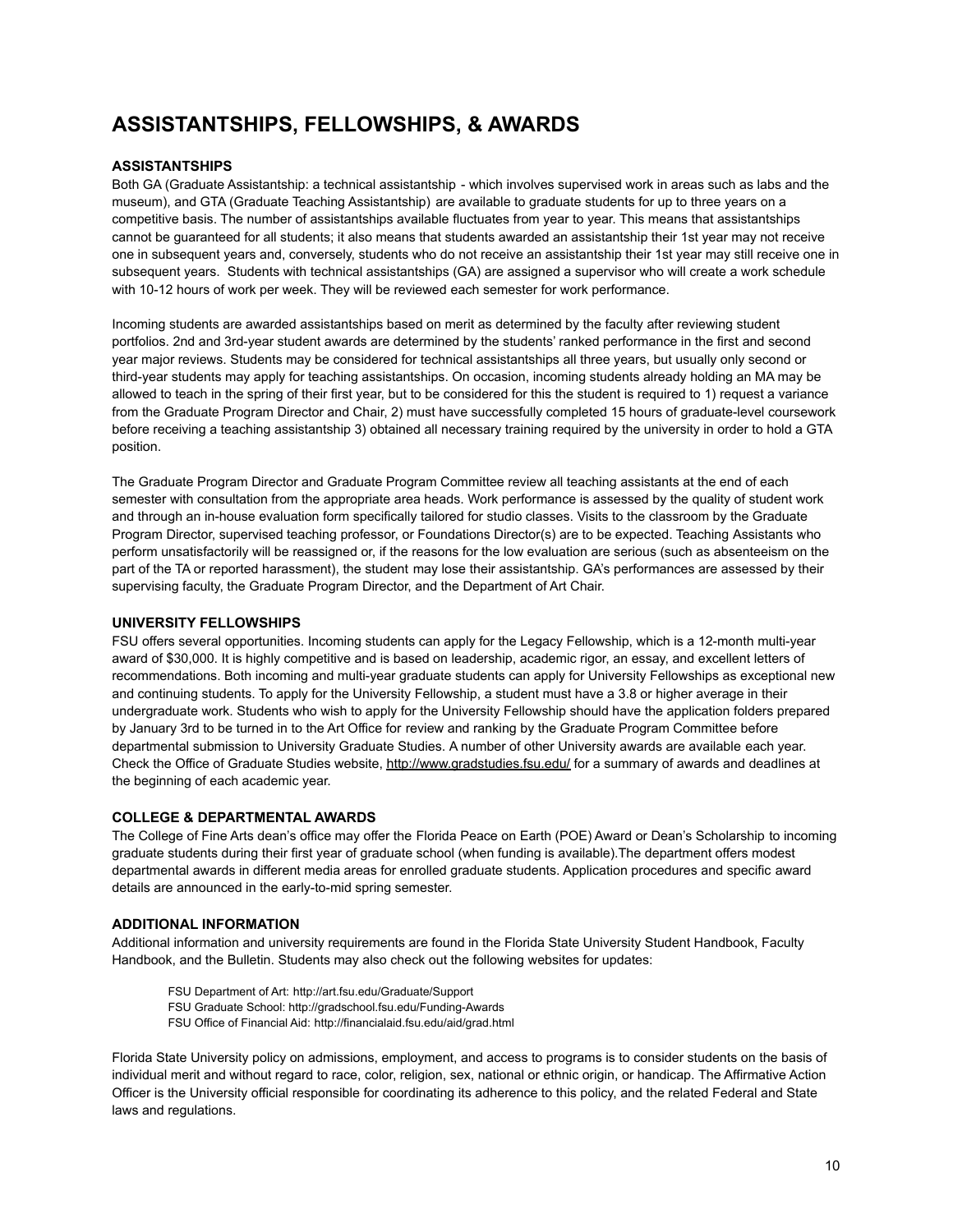## **MFA STUDIO CODE OF CONDUCT**

The MFA Studios are located within the Carnaghi Arts Building (CAB) at 2214 BelleVue Way, Tallahassee, FL. A nurturing community is a vital part of one's experience in a graduate program, especially in the arts. Much of what you will learn will be from one another. It is important to respect the spaces and needs of others. In this spirit, please follow these important rules in order to maintain the most positive and creative work environment possible.

Studio space is a privilege, not a right. Any bodily harm, property damage, or general endangerment of others is considered a serious offense and merits the loss of space privileges. In addition, possible expulsion from the program may occur (refer to FSU Handbook). Minor rule infractions will lead to warnings. The Graduate Program Director will review multiple reported minor infractions with the Chair, and possible space loss may follow.

## **MFA STUDIO REGULATIONS**

A studio contract must be signed each year by each studio holder.

You should check your FSU email at least once per day. Representatives of the FSU Department of Art need to be able to communicate with MFA students. If information has been emailed out, you are responsible for knowing it and responding when requested. You are also responsible for subscribing to the FSU Art Grad calendar. It is a google calendar - an invitation will be sent to you upon entry into the program. You are responsible for keeping up with the calendar and planning for and around FSU Art department and grad program scheduling.

MFA and BFA students are the only people with 24-hour access to CAB. Doors should NEVER be propped open or intentionally left open. All persons must enter and exit via the main door.

## **INDIVIDUAL STUDIO UPKEEP**

The Graduate Program Director, the Graduate Program Coordinator, and/or the Graduate Facilities Manager will inspect the CAB studios regularly. For most MFA students working at CAB this will be a non-event, however, some may need to bring their studios back into compliance or risk eviction from their studio. Studios are to be received and turned over in pristine condition. This includes nails removed from walls, holes filled and repaired, walls painted white, floor repainted gray, etc.

There should be sufficient space to move in and out of the studio spaces easily. Openings of studios cannot be blocked. Safety regulations require a minimum of 3 feet of egress to move into and out of a space. Nothing should be affixed to the tops of studio walls. Nor should there be a ceiling or partial ceiling. In a shared studio environment, this represents a safety hazard.

Studios are provided for current production of art. Thus, the use of studios for storage can lead to violations. Students should maintain their studio as a transitory space that is provided on a per-semester basis. Re-assignment of studios is possible at the end of the semester by formal request.

Students should avoid dangerous chemical or electrical hazards. Overhead extension cords or extension cords on the floor must be unplugged and rolled up when not in use. "Drop" extension cords (those hanging) must be the "outdoor" type cords with thicker insulation. Additionally, these should be securely anchored and cannot be left hanging unsupported.

It is not permissible to transform or utilize the space as a living space. It is also not intended as a "hang out" for friends. Students using the space improperly will be evicted immediately.

## **GENERAL STUDIO RULES**

MFA students are not permitted to allow BFA students to use the welding, wood, or ceramics shops at CAB. These are for MFA student use only. If any MFA is found to have given a non-MFA access to any of these shops or tools, the MFA student's studio privileges will be revoked.

MFA students must abide by all rules and regulations governing the use of the ceramics, wood, and welding shops. Always use the buddy system in these shops. There should be no items, supplies, artwork, furniture, storage or other in the hallways. Everything needed to make art, and all artwork must reside inside of the studio space or in the shared workspace in each pod.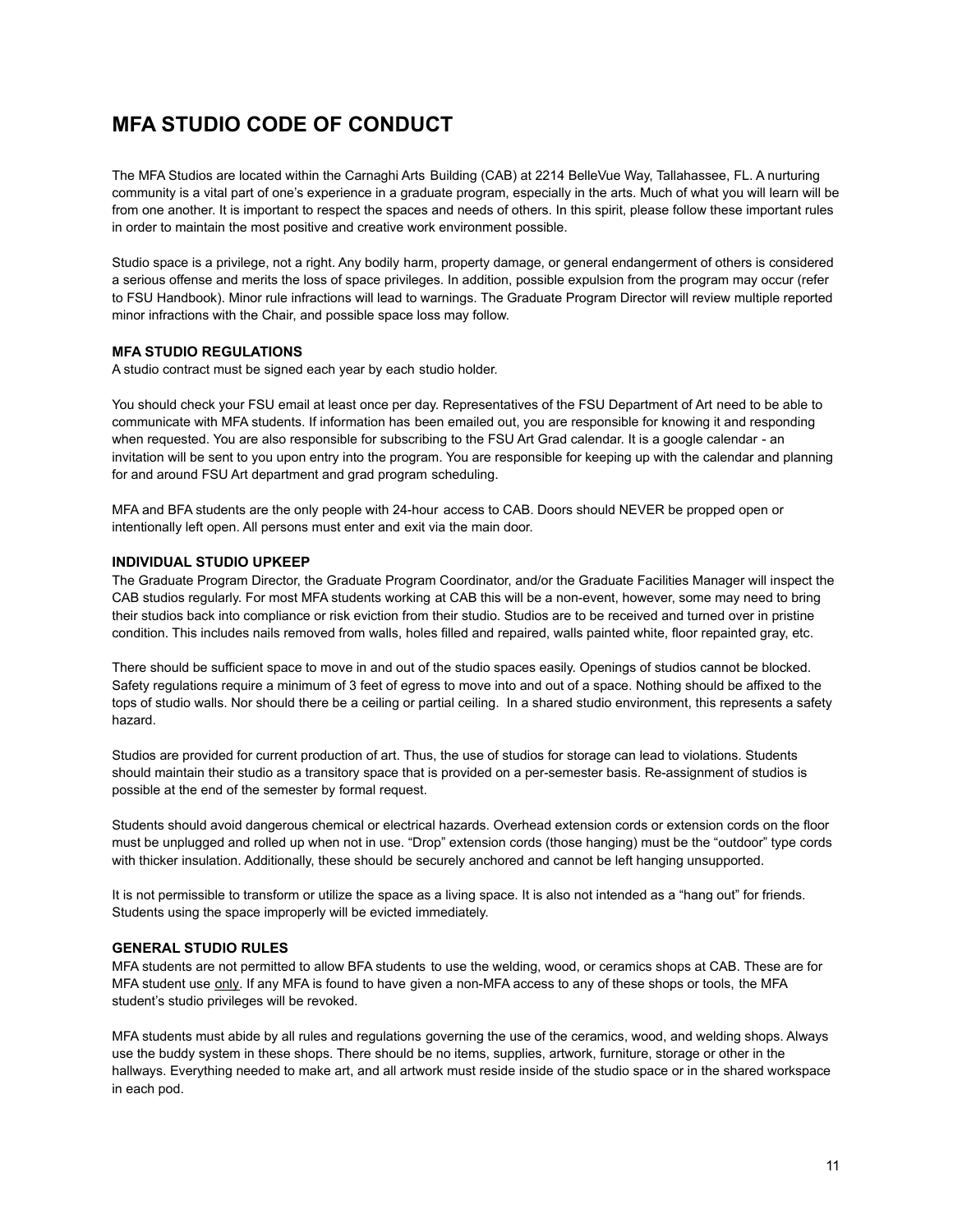If work is not actively being worked on, it must be taken out of CAB to another location or discarded. Common work areas and installation rooms are for active projects. Use will be negotiated amongst studio holders. The installation rooms will have a digital sign-up calendar within the Google calendar system in place. Any graduate student or groups of graduate students can reserve the use of these spaces for one to two weeks. If a conflict arises, the MFA Facilities Manager should be contacted.

Students are provided access to CAB in order to work in their studio space and common work areas. No student may work in, borrow from, or enter another's space without express permission. Any student who violates another student's artwork will be evicted from the program immediately.

Work that compromises the safety of others or the integrity of other's work is not allowed within the confines of CAB. This includes, but is not limited to spray painting, sanding, mixing cement, etc. These activities must be done outside. ABSOLUTELY NO solvents, chemicals or powders (such as plaster, stucco, paint solvents) are to be put into the sink or toilets – WET OR DRY!!! Failure to follow this rule will result in constantly clogged plumbing and will impede students' ability to make work. Students will be required to pay for repairs if damage is incurred. Proper storage of flammable materials requires them to be stored in flameproof lockers located throughout the CAB MFA studios. No brushes should be left in open containers of solvent! Waste materials and hazardous waste must be disposed of properly in the designated area at CAB.

If in doubt about disposal, contact the MFA Facilities Manager or Safety Officer (you can put in a request for help a[t](http://help.cvatd.fsu.edu/) [http://help.cvatd.fsu.edu](http://help.cvatd.fsu.edu/) under help topic "facilities"). Note the marked hazardous waste containers for specific materials, barrels for paint chemicals. No toxic materials can be used in the studio and lab spaces. No hazardous materials (i.e. gas, tar, etc.) may be stored in CAB except in approved metal cabinets. All regular maintenance issues need to be reported to the Graduate Facilities Manager. All studio holders are responsible for keeping the facilities manager up to date on studio conditions and needs. *All major problems should be reported to the Department of Art office at 850-644-3147.*

Music must be played quietly so that it does not disturb others. Earphones are suggested for most situations. If someone asks you to turn it down, please do so. If music becomes an issue that cannot be self-regulated, warnings, and then penalties will be given to repeat offenders.

Food cannot be stored or prepared in the CAB studios. There can be problems with bugs, mice and/or rats. Students who bring food to CAB must consume it and throw away any leftovers or scraps in a facility trash can or outdoor dumpster/trash can. Absolutely NO smoking is permitted inside of CAB. Absolutely NO weapons, alcohol, drugs or contraband are allowed in CAB at any time. This includes exhibition openings. Students found drinking in CAB will lose studio privileges. Pets and children are also not permitted in the CAB studios.

## **MFA COMPUTER LAB**

The MFA computer lab at CAB is intended to support MFA student art-making processes. Software is limited in this computer lab. It is intended that students will augment computing needs by using computer labs at FAB. Any documents stored on lab computers are saved at the student's own risk. Please provide your own storage device. The department requires all students to have their own laptops.

## **WOOD SHOP, METAL SHOP AND CERAMIC LAB**

Any tools you take out must be returned in a timely manner. Also, any wood/metal/clay materials left on the floor or tables in lab MUST be cleaned up after use. Always use protective eyewear, masks and/or gloves for safety. Follow all safety rules.

#### **INSTALLATION ROOMS**

The installation rooms will have a semester-by-semester monthly sign-up done via Google calendars. Any student or groups of students can reserve the use of this space for one-two week. During reviews, the Graduate Program Director will prioritize use of the common spaces by the special needs of students who cannot properly exhibit the work they have produced in their assigned studio space. Any student who feels their studio will not be adequate to present their work during a major review must sign up for use of one of these common spaces by the deadline designated on the FSU Art Grad calendar in order to be selected and scheduled by the Director.

## **COMMON EXHIBITION AREA**

Temporary (no more than one week without the director's approval) drawing, painting, installing, etc. on common walls is OK in the common exhibition area if the space is restored to its original condition. The main purpose of this area is exhibiting work, and this takes precedence over production projects.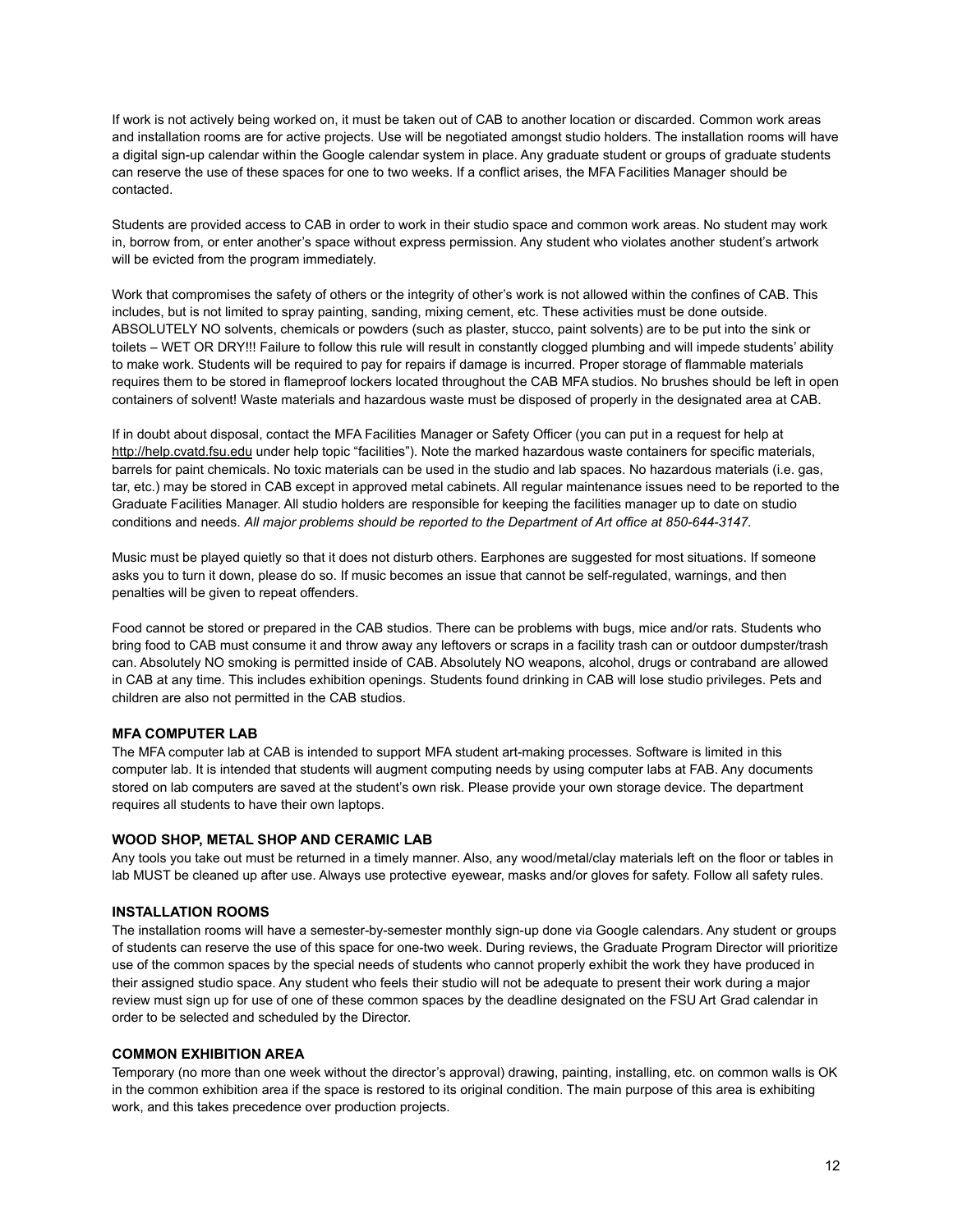The public spaces and walls of CAB are a shared responsibility and should be maintained in good order. White wall paint, grey floor paint, and rollers are provided by the department. Hallways must be kept clear for accessibility and safety. Questions may be answered by the Graduate Facilities Manager.

## **LOUNGE/KITCHEN/SEMINAR ROOM**

The Lounge/Kitchen area is an air-conditioned space with a community refrigerator, coffee maker, and chairs. Please be aware that if you use the items, you must clean up after yourself. Label your items in the refrigerator and dispose of any old or unwanted items promptly. Only food or drinks should be stored in this refrigerator. As a seminar room, it has computer video projection access.

## **STORAGE**

CAB is not a storage facility for your artwork. If you have any unusual storage needs, please contact the Graduate Program Director to discuss options.

## **GENERAL RULES**

CAB is a professional learning space with individual rooms for each student. However, the spaces are not private apartments, and the rules, in general, are the same as any other university facility. We want to help you create a good working space and will help find chairs, tables, and shelving to meet your needs. In general, you may arrange items in your studio as you like. You are responsible for keeping your studios clean and safe. Any possible significant change to the studio structure needs to be approved by the Graduate Program Director as well as the College of Fine Arts Health and Safety Officer.

All major problems are to be reported to the office manager in the Art Dept. Office at 850-644-3147. In case of an *emergency, call 911, not campus police. Tallahassee Police non-emergency number is 850-891-4200.*

## **END OF RESIDENCY**

At the end of your residency you must remove your work promptly. The personal space should be cleaned and ready for the next occupant before you receive your degree. Normally a space is expected to be clear two weeks after the close of the graduation exhibition. A signed Studio Clearance Form is a graduation requirement.

Any problems with the facility or other students at CAB must be reported to the Graduate Program Director promptly. If the Graduate Program Director is not available, problems should be reported to the Department of Art Office and the Department Chair. Confrontations and posted signs of protest should be avoided by working through the Graduate Program Director.

## **EH&S TRAINING AND COMPLIANCE**

As FSU employees, all MFA students are required to receive training in the safe use of any hazardous materials or equipment used in studio practice or instruction. CAB has a variety of materials and equipment that are considered hazardous by state and federal agencies.

Environmental Health and Safety is an FSU department here to assist students, staff, and faculty with safety concerns. They offer many short courses for employees to help us comply with environmental and occupational laws.

Please visit EH&S Main Office: 850-644-6895 <http://www.vpfa.fsu.edu/policies/bmanual/EHS> to view the list of safety training modules available free of charge. Documentation of this training will also be beneficial for those seeking future employment at large institutions.

The CFA Safety Officer and the Graduate Facilities Manager are working with EH&S to create training programs in art safety and to provide any needed hazardous waste signage and containers at CAB. This will be an ongoing process with the goal of getting all students, staff, and studio spaces in compliance with regulations in a reasonable time frame.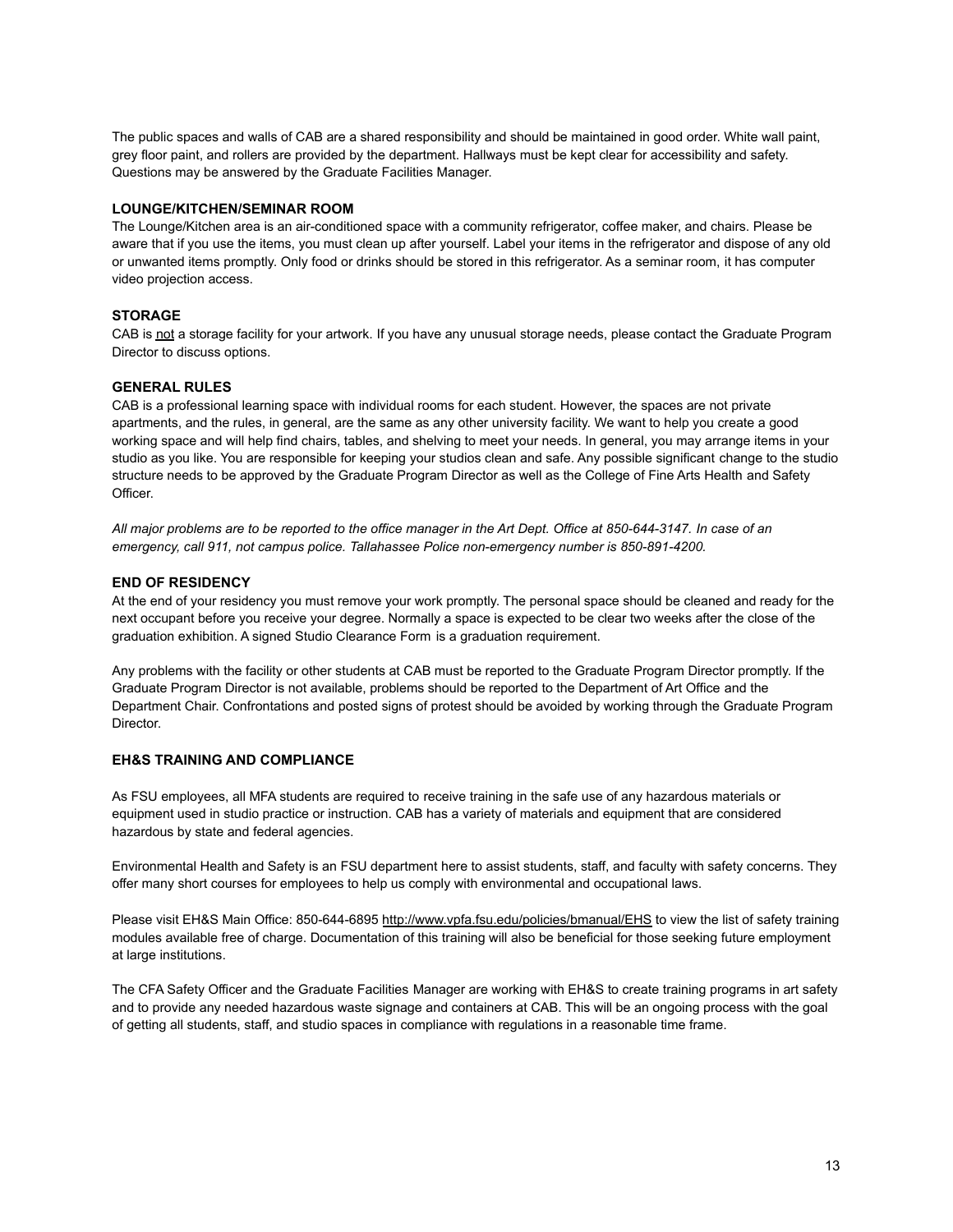## **MFA FORMS**

## **The following section includes all MFA Forms:**

- 1st Year Fall + Spring
	- online form, forms will be collected and sent by email by Graduate Program Director
- 2nd Year Fall + Spring
	- o online form, forms will be collected and sent by email by Graduate Program Director
- 3rd Year Fall + Spring
	- o online form, forms will be collected and sent by email by Graduate Program Director
- Re-review Form
	- o online form, forms will be collected and sent by email by Graduate Program Director
- MFA Research + Exhibition Paper | Cover Sheet
- New Committee Form
- MFA CAB Studio Contract
- Studio Clearance Form
- Exit Form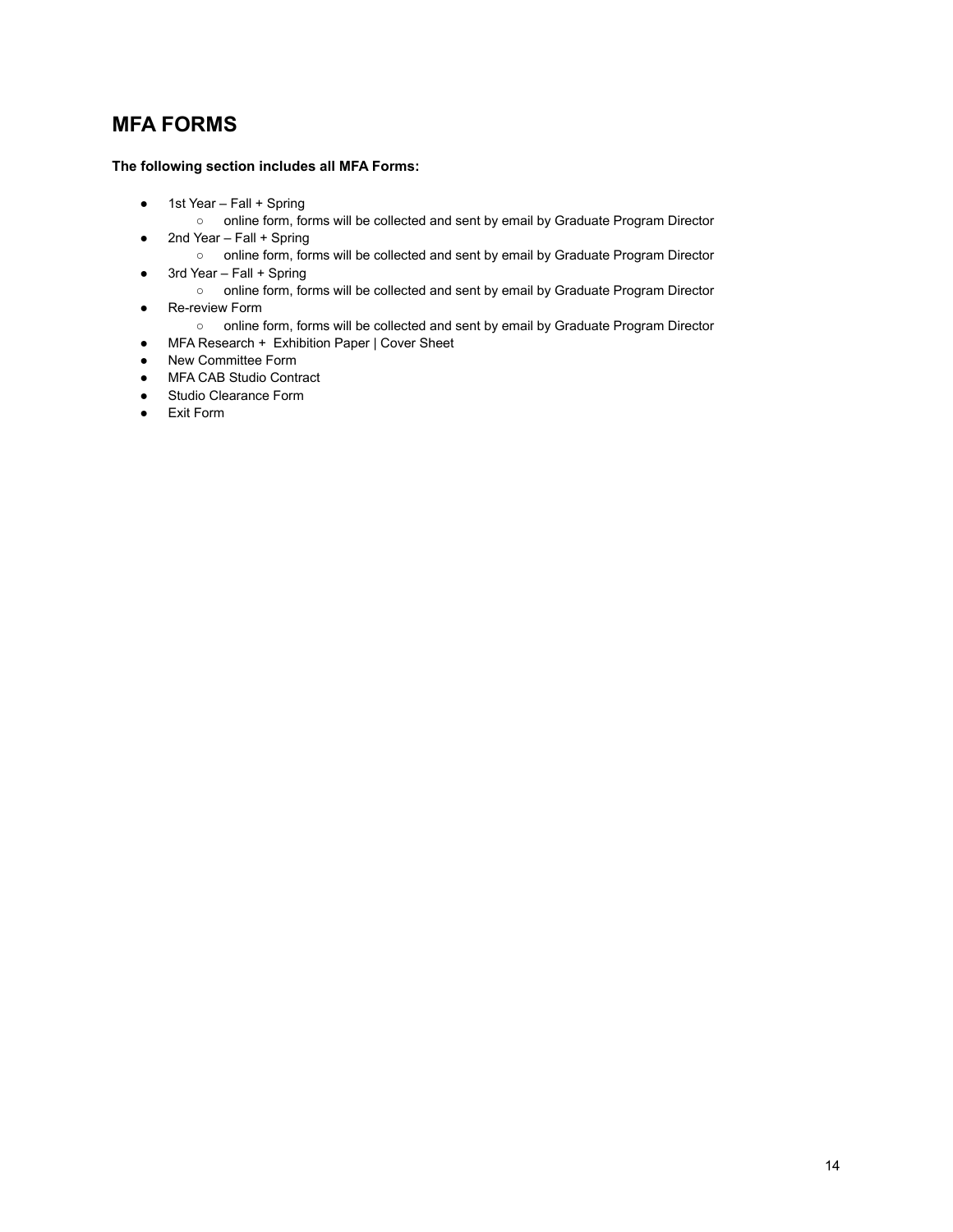**MFA REVIEW: 1st Year + FALL | 1st Semester**

Student name: \_\_\_\_\_\_\_\_\_\_\_\_\_\_\_\_\_\_\_\_\_\_\_\_\_\_\_\_\_\_\_\_\_\_\_\_\_

Faculty name:

Semester/Year: \_\_\_\_\_\_\_\_\_\_\_\_\_\_\_\_\_\_\_\_\_\_\_\_\_\_\_\_\_\_\_\_\_\_\_\_

Please assess from one to five with five being the best. Assessments will be averaged. Three or greater constitutes a passing grade.

Circle one number:  $\begin{array}{cccc} 5 & 4 & 3 & 2 & 1 \end{array}$  or above = passing = probationary or below = failing

Please discuss as a committee whether student is ready for a teaching assistantship: YES NO

Please use the blank areas (front and back) to comment on each of the areas listed below and on any other areas of consideration or concern as you see fit.

Quality of work Student's Understanding of his/her own work Productivity Verbal Presentation Understanding of related historical and contemporary ideas

NOTE: Students must receive 50% or more satisfactory reviews during the academic year to continue in the program. This means students should have less than 50% probational or unsatisfactory reviews combined.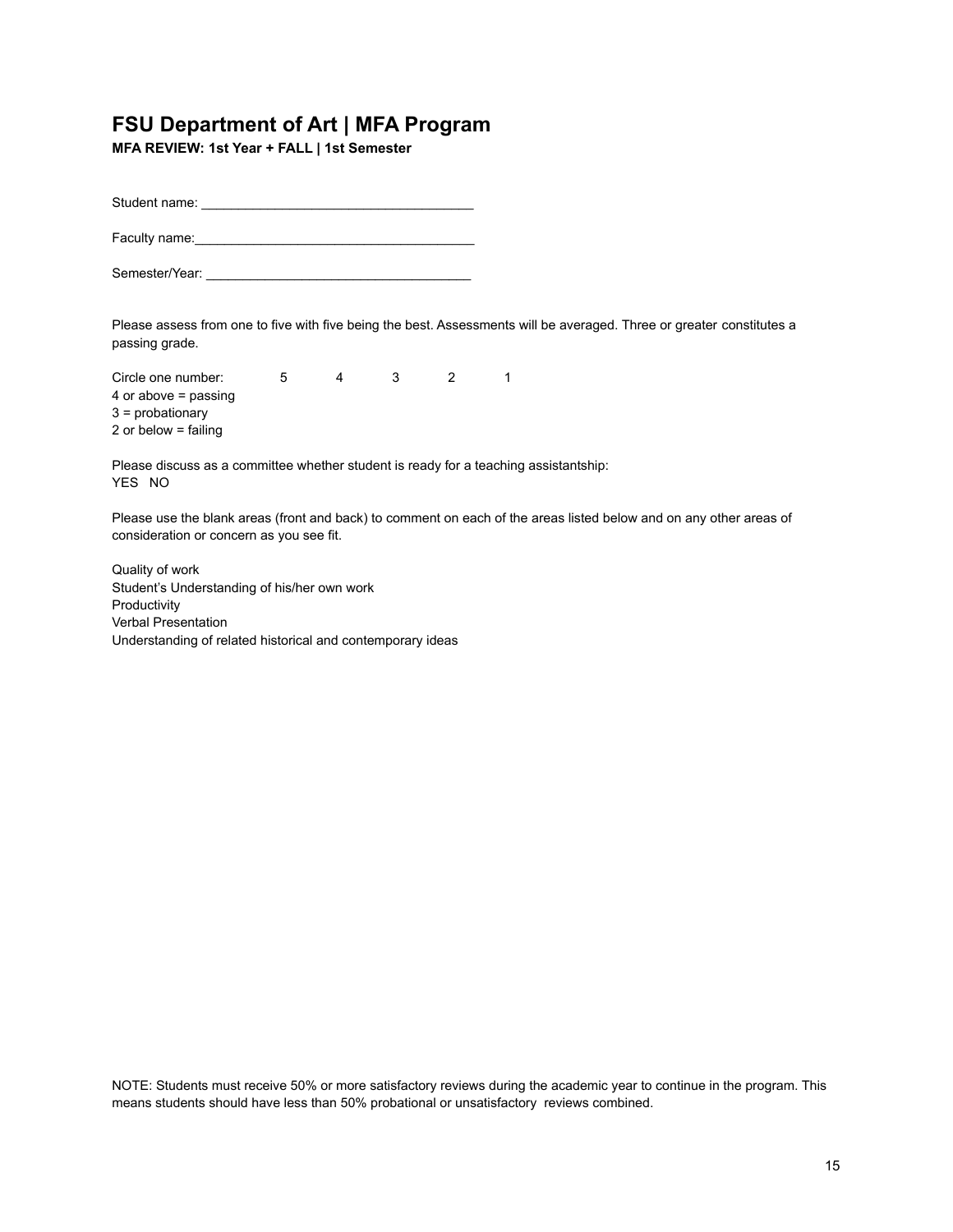**MFA REVIEW: 1st Year + SPRING | 2nd Semester**

Student name: \_\_\_\_\_\_\_\_\_\_\_\_\_\_\_\_\_\_\_\_\_\_\_\_\_\_\_\_\_\_\_\_\_\_\_\_\_

Faculty name:

Semester/Year: \_\_\_\_\_\_\_\_\_\_\_\_\_\_\_\_\_\_\_\_\_\_\_\_\_\_\_\_\_\_\_\_\_\_\_\_

Please assess from one to five with five being the best. Assessments will be averaged. Three or greater constitutes a passing grade.

Circle one number:  $\begin{array}{cccc} 5 & 4 & 3 & 2 & 1 \end{array}$  or above = passing = probationary or below = failing

Please discuss as a committee whether student is ready for a teaching assistantship: YES NO

Please use the blank areas (front and back) to comment on each of the areas listed below and on any other areas of consideration or concern as you see fit.

Quality of work Student's Understanding of his/her own work Productivity Verbal Presentation Understanding of related historical and contemporary ideas

NOTE: Students must receive 50% or more satisfactory reviews during the academic year to continue in the program. This means students should have less than 50% probational or unsatisfactory reviews combined.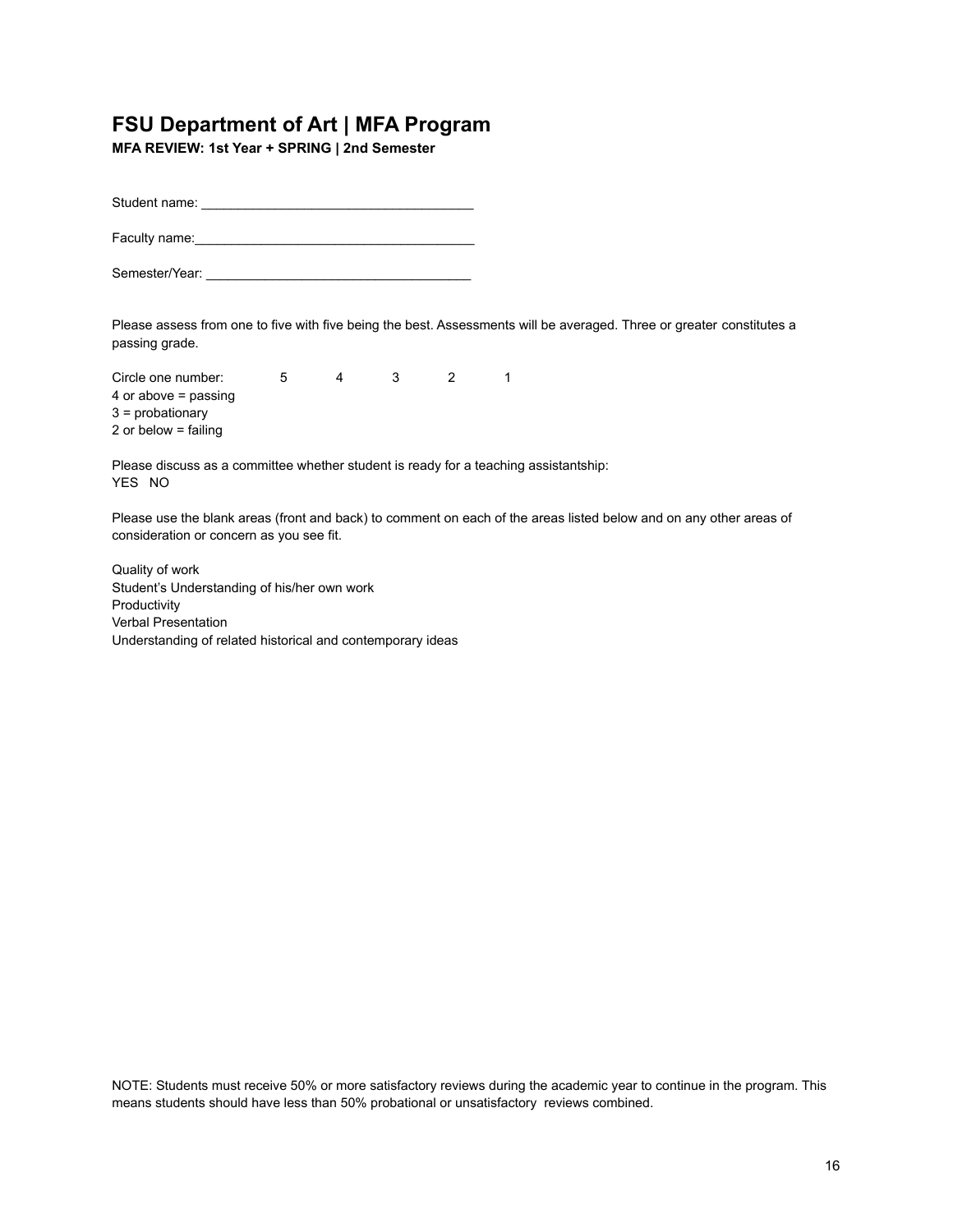**MFA REVIEW: 2nd Year + FALL | 3rd semester**

Student name: \_\_\_\_\_\_\_\_\_\_\_\_\_\_\_\_\_\_\_\_\_\_\_\_\_\_\_\_\_\_\_\_\_\_\_\_\_

Faculty name:

Semester/Year: \_\_\_\_\_\_\_\_\_\_\_\_\_\_\_\_\_\_\_\_\_\_\_\_\_\_\_\_\_\_\_\_\_\_\_\_

Please assess from one to five with five being the best. Assessments will be averaged. Three or greater constitutes a passing grade.

Circle one number:  $\begin{array}{cccc} 5 & 4 & 3 & 2 & 1 \end{array}$  or above = passing = probationary or below = failing

Please discuss as a committee whether student is ready for a teaching assistantship: YES NO

Please use the blank areas (front and back) to comment on each of the areas listed below and on any other areas of consideration or concern as you see fit.

Quality of work Student's Understanding of his/her own work Productivity Verbal Presentation Understanding of related historical and contemporary ideas

NOTE: Students must receive 50% or more satisfactory reviews on two out of three reviews during the academic year to continue in the program. There is no option for re-review for Advance to Candidacy.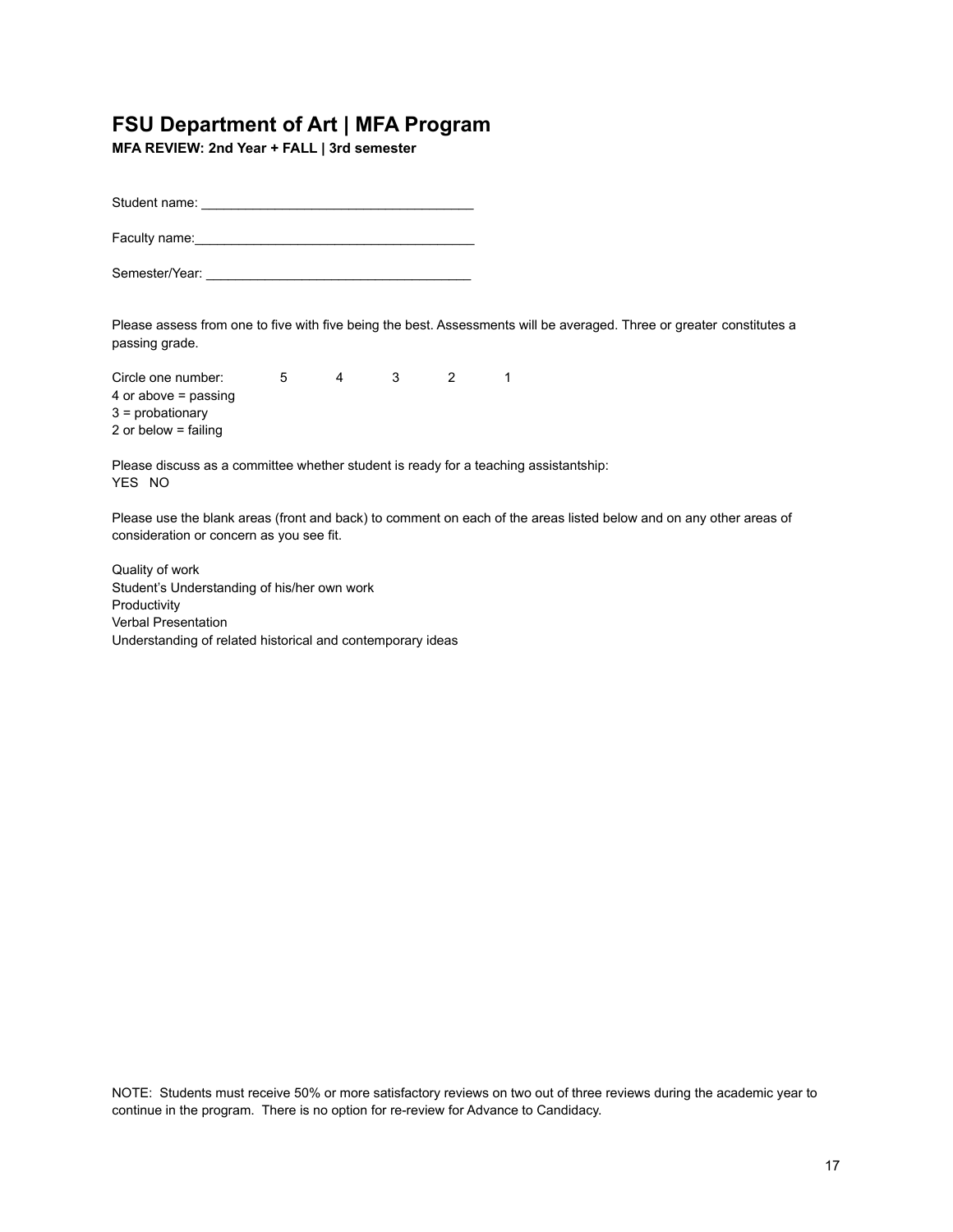**MFA REVIEW: 2nd Year + SPRING | 4th semester**

Student name: \_\_\_\_\_\_\_\_\_\_\_\_\_\_\_\_\_\_\_\_\_\_\_\_\_\_\_\_\_\_\_\_\_\_\_\_\_

Faculty name:

Semester/Year: \_\_\_\_\_\_\_\_\_\_\_\_\_\_\_\_\_\_\_\_\_\_\_\_\_\_\_\_\_\_\_\_\_\_\_\_

Please assess from one to five with five being the best. Assessments will be averaged. Three or greater constitutes a passing grade.

Circle one number:  $\begin{array}{cccc} 5 & 4 & 3 & 2 & 1 \end{array}$  or above = passing = probationary or below = failing

Please discuss as a committee whether student is ready for a teaching assistantship: YES NO

Please use the blank areas (front and back) to comment on each of the areas listed below and on any other areas of consideration or concern as you see fit.

Quality of work Student's Understanding of his/her own work **Productivity** Verbal Presentation Understanding of related historical and contemporary ideas

NOTE: Students must receive 50% or more satisfactory reviews on two out of three reviews during the academic year to continue in the program. There is no option for re-review for Advance to Candidacy.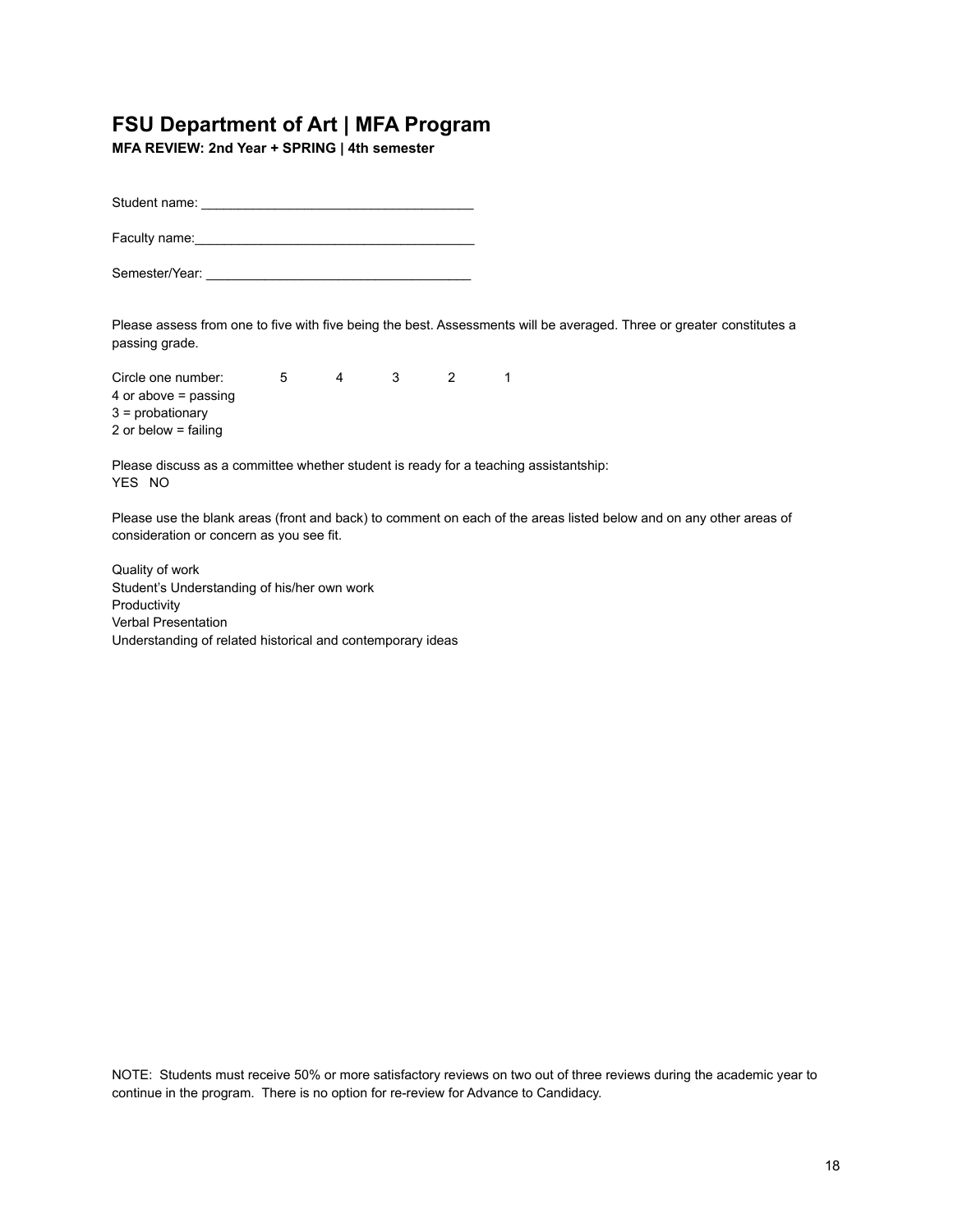**MFA REVIEW: 3rd Year + FALL | 5th semester**

Student name: \_\_\_\_\_\_\_\_\_\_\_\_\_\_\_\_\_\_\_\_\_\_\_\_\_\_\_\_\_\_\_\_\_\_\_\_\_

Faculty name:

Semester/Year: \_\_\_\_\_\_\_\_\_\_\_\_\_\_\_\_\_\_\_\_\_\_\_\_\_\_\_\_\_\_\_\_\_\_\_\_

Please assess from one to five with five being the best. Assessments will be averaged. Three or greater constitutes a passing grade.

Circle one number:  $\begin{array}{cccc} 5 & 4 & 3 & 2 & 1 \end{array}$  or above = passing = probationary or below = failing

Please discuss as a committee whether student is ready for a teaching assistantship: YES NO

Please use the blank areas (front and back) to comment on each of the areas listed below and on any other areas of consideration or concern as you see fit.

Quality of work Student's Understanding of his/her own work Productivity Verbal Presentation Understanding of related historical and contemporary ideas

Check off: Studio research paper abstract and draft \_\_\_\_\_ Proposal for graduation exhibition\_\_\_\_\_

NOTE: 3rd Year students are expected to produce a plan/abstract/proposal for their graduation work. Students must receive 50% or more satisfactory reviews on both 5th and 6th semester reviews during the academic year to advance toward graduation.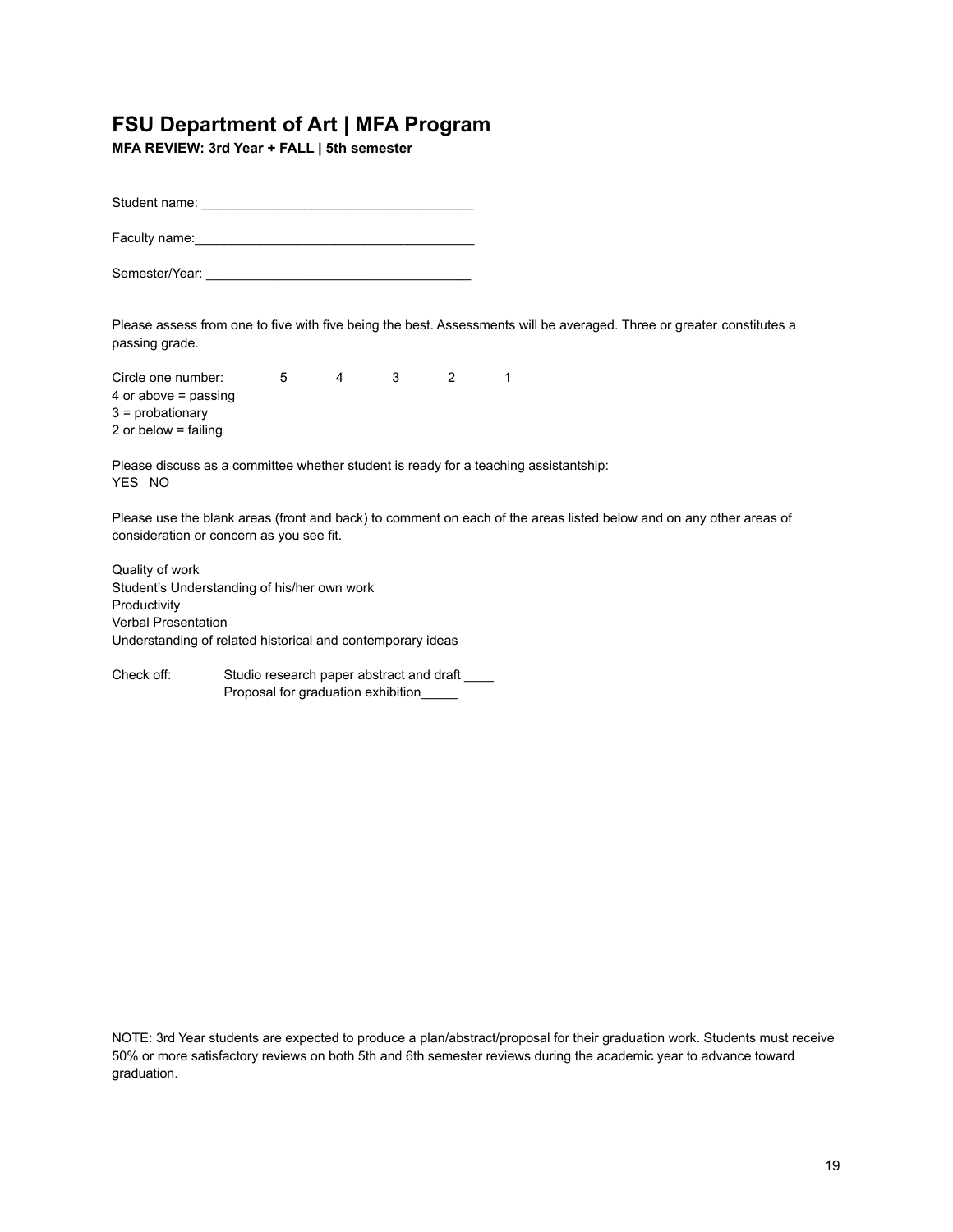**MFA REVIEW: 3rd Year + SPRING | 6th semester**

Student name: \_\_\_\_\_\_\_\_\_\_\_\_\_\_\_\_\_\_\_\_\_\_\_\_\_\_\_\_\_\_\_\_\_\_\_\_\_

Faculty name:

Semester/Year: \_\_\_\_\_\_\_\_\_\_\_\_\_\_\_\_\_\_\_\_\_\_\_\_\_\_\_\_\_\_\_\_\_\_\_\_

Please assess from one to five with five being the best. Assessments will be averaged. Three or greater constitutes a passing grade.

Circle one number:  $\begin{array}{cccc} 5 & 4 & 3 & 2 & 1 \end{array}$  or above = passing = probationary or below = failing

Please discuss as a committee whether student is ready for a teaching assistantship: YES NO

Please use the blank areas (front and back) to comment on each of the areas listed below and on any other areas of consideration or concern as you see fit.

Quality of work Student's Understanding of his/her own work **Productivity** Verbal Presentation Understanding of related historical and contemporary ideas

Check off: Studio Research + Exhibition Defense \_\_\_\_

NOTE: 3rd Year, 6th semester students are enrolled in Studio Research + Exhibition Defense and are expected to give an oral defense of their work. Students must receive 50% or more satisfactory reviews on both 5th and 6th semester reviews during the academic year to advance toward graduation.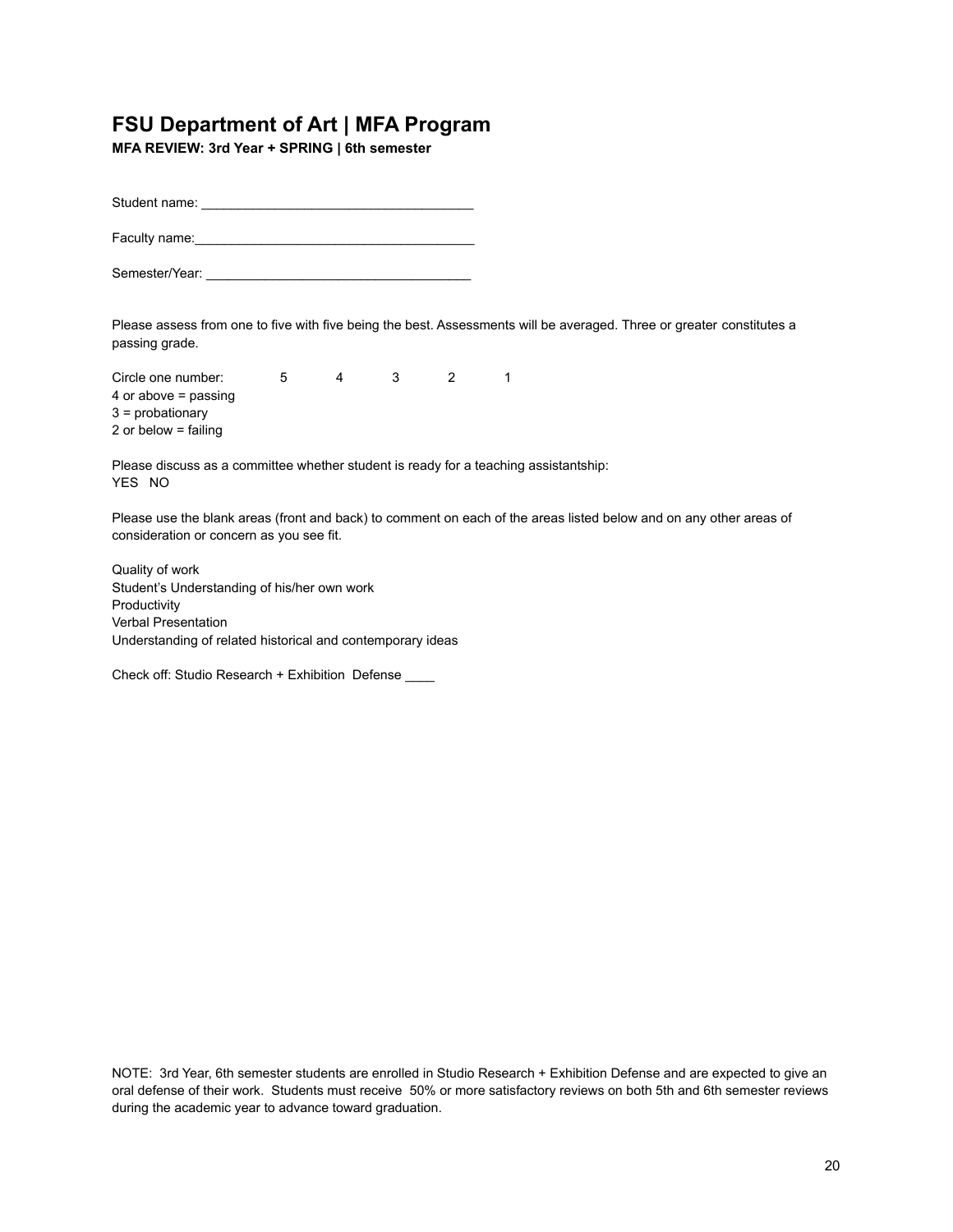**MFA RE-REVIEW FORM**

Student name: \_\_\_\_\_\_\_\_\_\_\_\_\_\_\_\_\_\_\_\_\_\_\_\_\_\_\_\_\_\_\_\_\_\_\_\_\_

Faculty name:\_\_\_\_\_\_\_\_\_\_\_\_\_\_\_\_\_\_\_\_\_\_\_\_\_\_\_\_\_\_\_\_\_\_\_\_\_\_

Semester/Year: \_\_\_\_\_\_\_\_\_\_\_\_\_\_\_\_\_\_\_\_\_\_\_\_\_\_\_\_\_\_\_\_\_\_\_\_

Please assess from one to five with five being the best. Assessments will be averaged. Three or greater constitutes a passing grade.

Circle one number:  $\begin{array}{cccc} 5 & 4 & 3 & 2 & 1 \end{array}$  or above = passing = probationary or below = failing

Please discuss as a committee whether student is ready for a teaching assistantship: YES NO

Please use the blank areas (front and back) to comment on each of the areas listed below and on any other areas of consideration or concern as you see fit.

Quality of work Student's Understanding of his/her own work Productivity Verbal Presentation Understanding of related historical and contemporary ideas

Graduate Program Director

1.

Committee Members

2.

3.

4.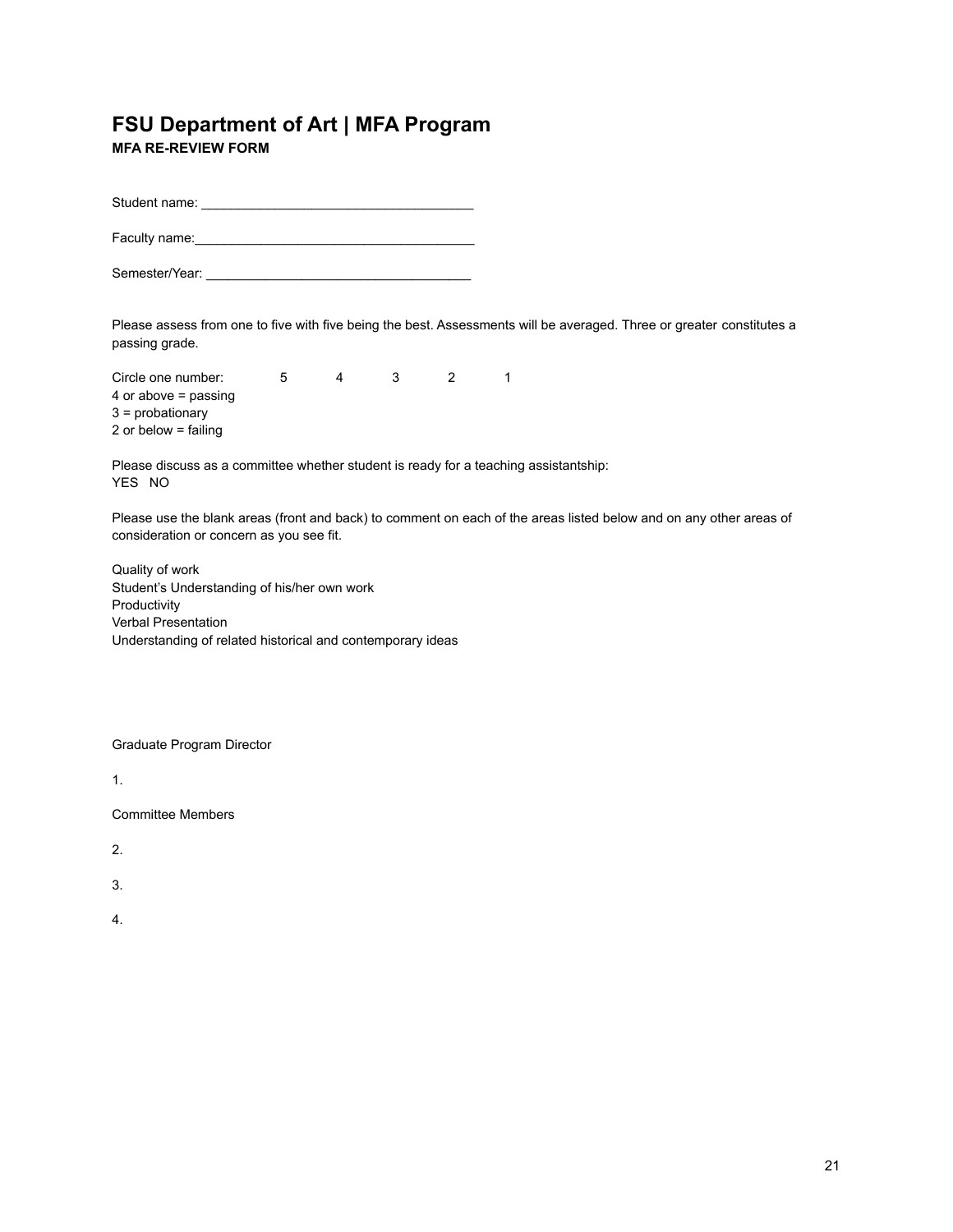## **FSU Department of Art | MFA Program MFA NEW COMMITTEE FORM**

MFA Candidate: Date:

| MajorProfessor: |        |             |
|-----------------|--------|-------------|
|                 | (name) | (signature) |
| Committee #1:   |        |             |
|                 | (name) | (signature) |
| Committee #2:   |        |             |
|                 | (name) | (signature) |
| Committee #3:   |        |             |
|                 | (name) | (signature) |
| Committee #4:   |        |             |

Changes and updates: If the major professor or a committee member changes, the MFA student must update this information using the bottom portion of this form. Changes to this form must be made at least 2 weeks prior to the next MFA review.

| Committee Member:                     |        |          |                 |  |
|---------------------------------------|--------|----------|-----------------|--|
|                                       | (name) |          | (signature)     |  |
| Major Professor? $\Box$ Yes $\Box$ No |        | Updated: |                 |  |
|                                       |        |          | (datemm/dd/yy)  |  |
| Committee Member:                     |        |          |                 |  |
|                                       | (name) |          | (signature)     |  |
| Major Professor? □ Yes □ No           |        | Updated: |                 |  |
|                                       |        |          | (date mm/dd/yy) |  |
| Committee Member:                     |        |          |                 |  |
|                                       | (name) |          | (signature)     |  |
| Major Professor? $\Box$ Yes $\Box$ No |        | Updated: |                 |  |
|                                       |        |          | (datamm/dd/yy)  |  |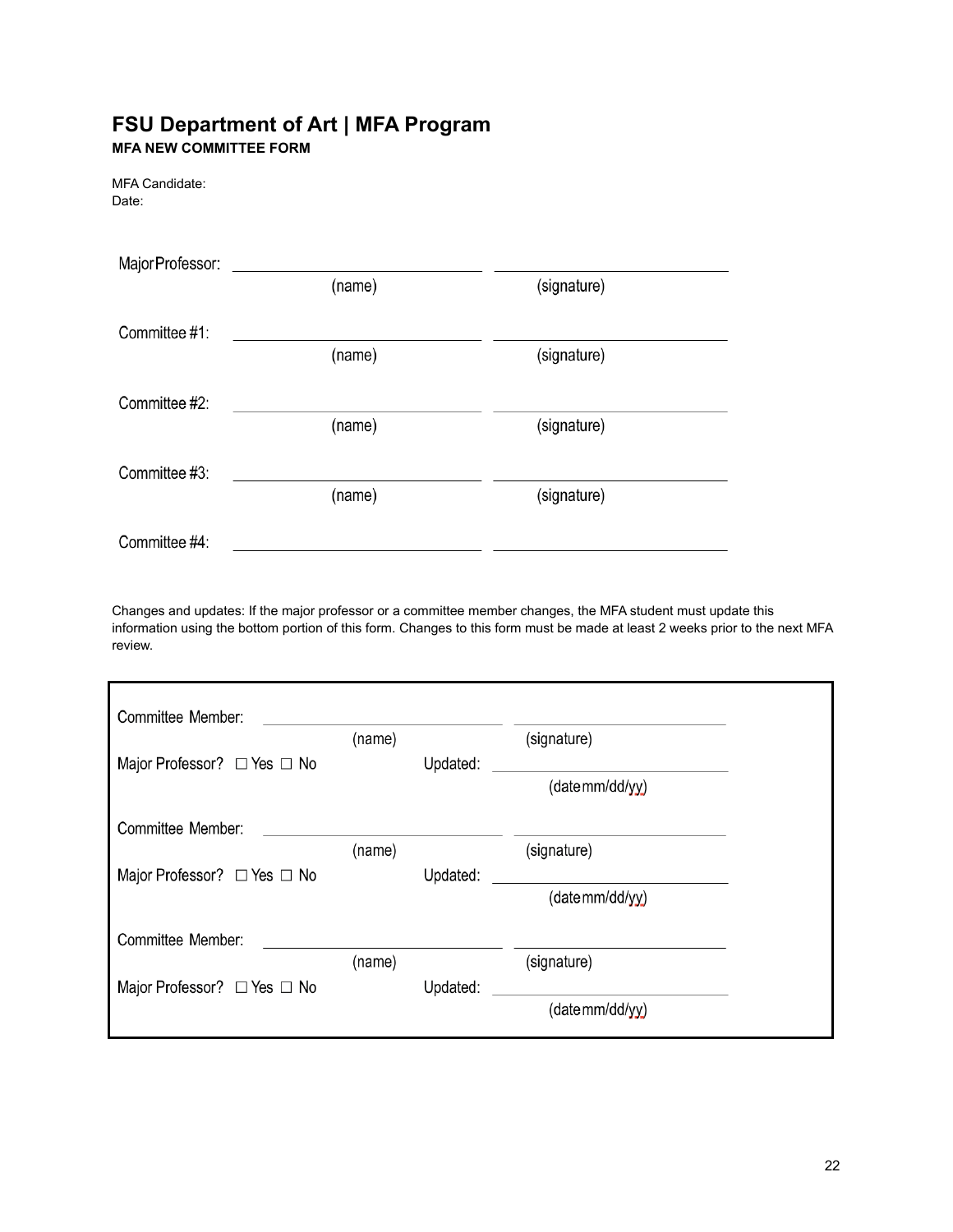**STUDIO RESEARCH + EXHIBITION | COVER PAGE**

## **Florida State University College of Fine Arts**

*(Title of Studio Research Paper)*

## **By**

*(Full Name)*

## **Submitted to the Department of Art in partial fulfillment of the requirements for the degree of Master of Fine Arts**

## *(Date)*

## **Studio ResearchCommittee:**

*(List committee members; indicate committee head first)*

## **Approved by, Signed and Dated:**

Committee Head Date

Committee Member **Date** 

Committee Member **Date** 

Committee Member **Date**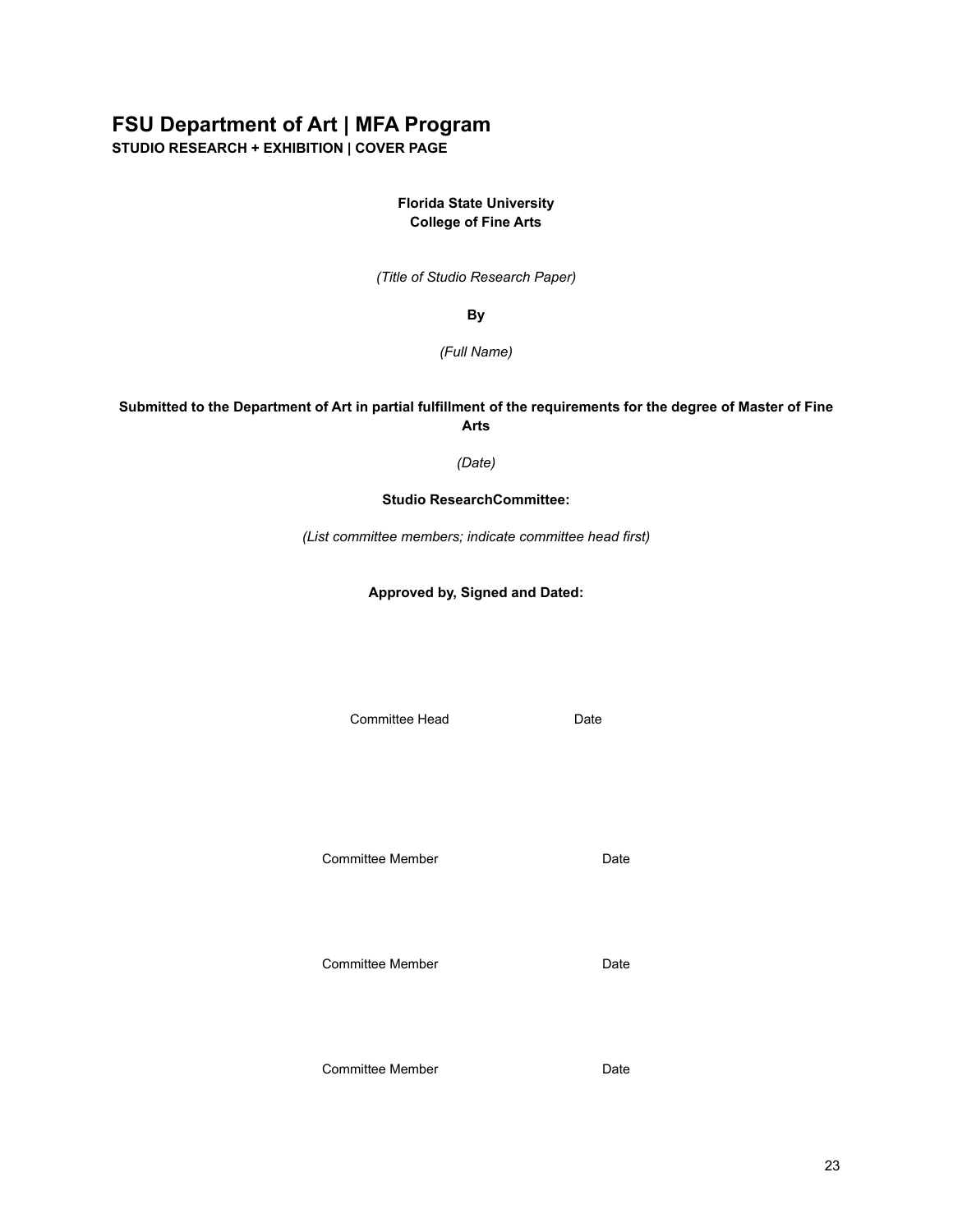## **FSU Department of Art | MFA Program MFA CAB STUDIO CONTRACT**

I \_\_\_\_\_\_\_\_\_\_\_\_\_\_\_\_\_\_\_\_\_\_\_\_\_\_\_\_\_\_\_\_\_\_\_\_ [print your full name] do hereby acknowledge that I have received a copy of the MFA CAB Studio Regulations.

I understand that if I have questions or a problem regarding the MFA program or the MFA studios that I can contact the MFA Director to set up a meeting.

I agree to abide by these rules as long as I am in the MFA program and I understand that a failure to do so can result in probationary status, eviction from CAB, university and legal prosecution, and eviction from the MFA degree program depending on the nature and severity of the offense.

Studio  $\#$ Cell phone #: \_\_\_\_\_\_\_\_\_\_\_\_\_\_\_\_\_\_\_\_\_\_\_\_\_\_\_\_\_\_\_\_\_\_\_\_\_\_\_\_\_\_\_\_\_\_\_\_\_\_\_\_\_\_\_\_\_\_

FSU email address: \_\_\_\_\_\_\_\_\_\_\_\_\_\_\_\_\_\_\_\_\_\_\_\_\_\_\_\_\_\_\_\_\_\_\_\_\_\_\_\_\_\_\_\_\_\_\_\_\_\_\_\_\_\_\_

SIGNATURE: \_\_\_\_\_\_\_\_\_\_\_\_\_\_\_\_\_\_\_\_\_\_\_\_\_\_\_\_\_\_\_\_\_\_\_\_\_\_\_\_\_\_\_\_\_\_\_\_\_\_\_\_\_\_\_\_\_\_\_

DATE: \_\_\_\_\_\_\_\_\_\_\_\_\_\_\_\_\_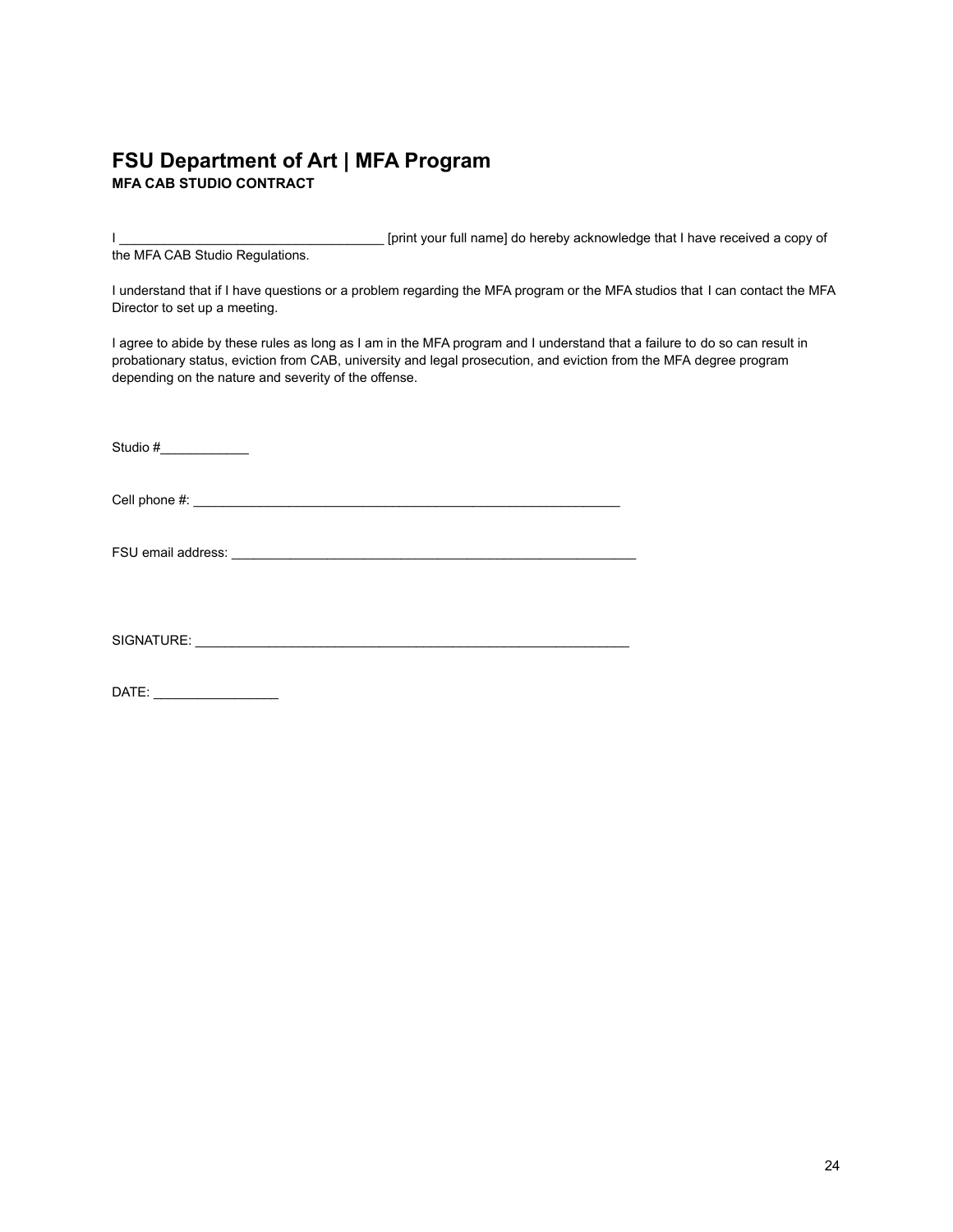**MFA CAB STUDIO ART CLEARANCE FORM**

Studio Readied For Next Occupant:

- Walls cleaned, patched, and painted
- Floors swept and re-painted if necessary

| MFA Graduate Candidate Name       | DATE |
|-----------------------------------|------|
| Department of Art Chair Signature | DATE |

\_\_\_\_\_\_\_\_\_\_\_\_\_\_\_\_\_\_\_\_\_\_\_\_\_\_\_\_\_\_\_\_\_\_\_\_\_\_\_\_\_\_\_\_ Graduate Studio Manager Signature DATE